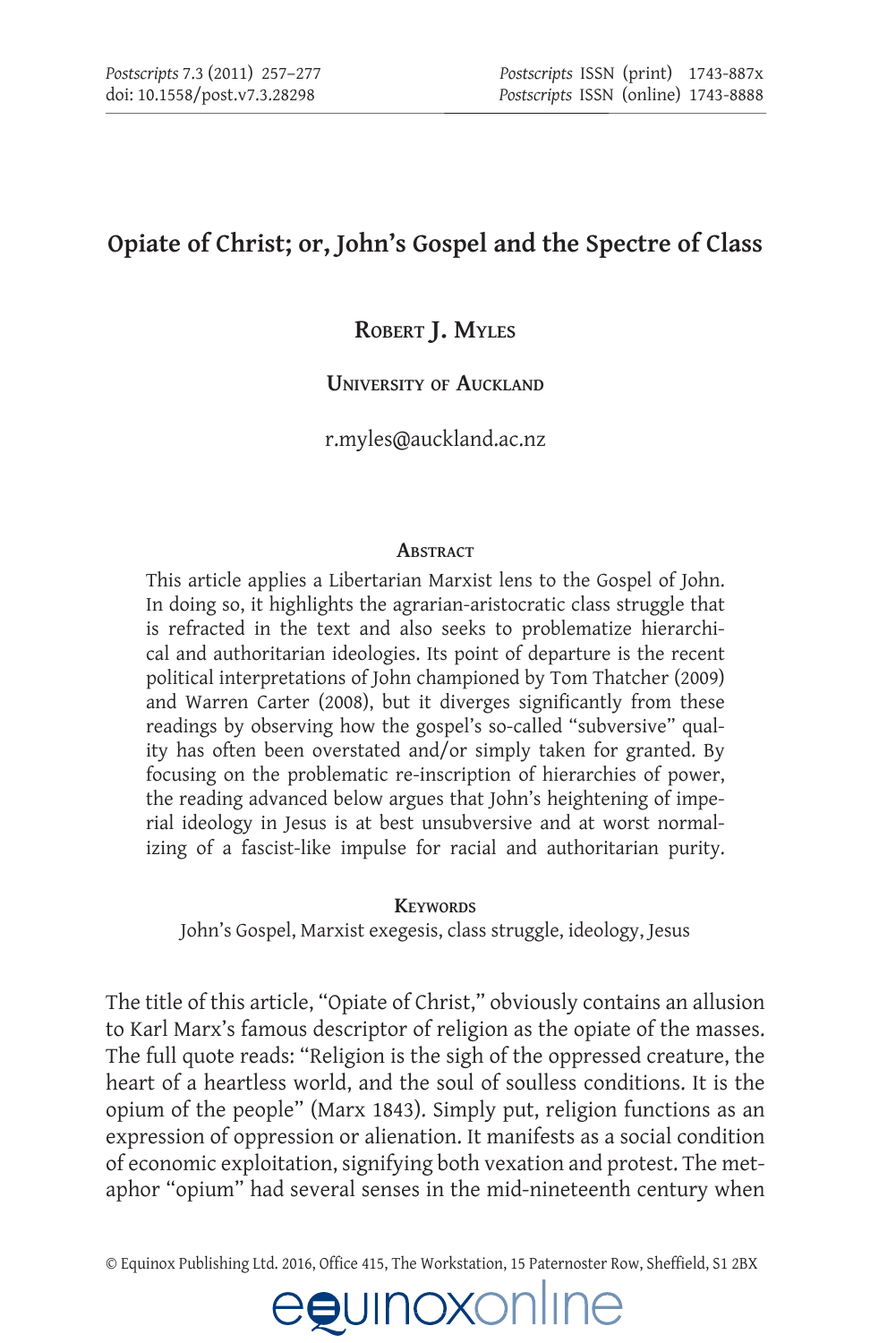Marx was writing, most of them not as negative as our modern-day associations like addiction, crime, or altered states of consciousness. Rather, opium was a household drug used for a range of ailments. While small doses were medicinally useful, moderate doses could lead to intoxication (Mckinnon 2005, 15–38). Roland Boer suggests this ambivalence of the opium metaphor catches the crux of Christianity as caught in a complex tension between reaction and revolution (Boer 2012, 225).

This article posits that John's gospel in many respects functions as a reactionary opium overdose. By providing an illusory spiritual salvation that has little basis in the material world, the Johannine text lulls the reader in with a profoundly other-worldly spiritual symbolism; a symbolism that distracts the reader from the class struggle masked beneath its surface. Even so, as will be observed, previous political interpretations of the Fourth Gospel have tended to take it for granted that the text *must* be on the side of the poor and oppressed (if not always then at least on the whole). The liberation mantra of God's "preferential option for the poor" is seen to apply equally to John as with other New Testament texts. But does the Fourth Gospel itself support such a reading? In this article, I will demonstrate that the situation is perhaps more complex than is often assumed.

My critical lens for reading John is informed by the political ideology of "Libertarian Marxism." While a Marxist approach typically focuses on categories like the class struggle, mode of production, and ideology, Libertarian Marxism emphasizes the anti-authoritarian aspects of Marxist thought. Formulated in opposition to Marxism-Leninism, it tends to have more in common with Anarchism than with Stalinism or Maoism. This is because it emphasizes the idea that the working class can forge its own destiny without the requirement of heavy-handed statist intervention.

Crudely put, the class struggle refracted in the New Testament writings refers to the small class of aristocratic city-based elite who, controlling the means of production, extracted surplus value from the work or labour–power of the remaining peasant population. Any radical reader of the Gospel of John should, therefore, start by asking him or herself: upon the peasant uprising, which side of the struggle would the text be found? More provocatively stated: would John's Jesus be the first against the wall? The gospel's heightened Christology, for instance, melds uneasily with a progressive-political agenda. John is often described as a "spiritual" gospel due to its abundance of metaphor and other-worldly concerns. Liberation theologians have also tended to avoid John (one exception is Miranda 1977), focusing instead on the synoptic gospels in which Jesus' political and social agenda is more pronounced.

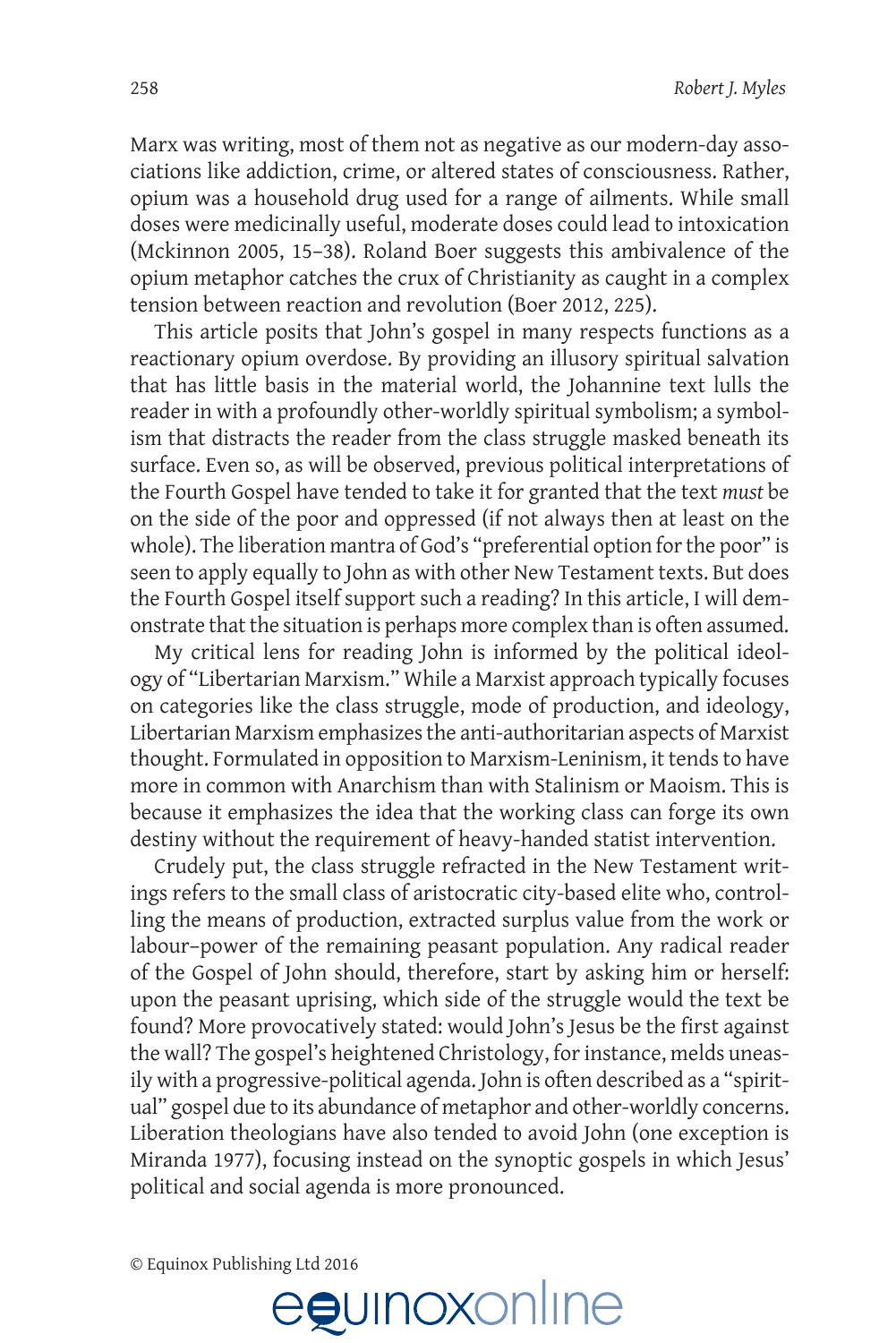Recently, however, a small number of readings have emerged which attempt to understand the theological claims of the Fourth Gospel against its socio-political milieu in first-century occupied Palestine (Carter 2008; Thatcher 2009; cf. Newton 2012; Richey 2012; for a critical assessment see Skinner 2013).Somewhat predictably, and drawing on a recent surge towards "anti-empire readings" in New Testament studies (see Moore 2012), these interpretations portray John as subversive to and/or in negotiation with Roman imperialism. In stark contrast, however, I want to place John's gospel on the parasitical side of the class struggle. As I will argue, the spectre of aristocratic ruling class ideology looms large for the dissenting reader of John. Through the analysis of two texts in particular (Jn 2: 1–11; 13: 1–20), what emerges is a Jesus who, unlike in the synoptics, has come not to serve but to be served.

In addition to placing John on the parasitical side of the class struggle, I also seek to brand John a "reactionary text". Within the Marxist tradition, the term *reactionary* is used to denote those people or groups who might on the surface appear to be progressive, but in essence function as a conduit for ruling class ideology. Even if John's gospel has an embedded critique of Rome's claim to rule, it seeks to neither abolish the logic of imperialism nor remove the landed elite from their ownership of the means of production. On the contrary, John's gospel actually heightens hierarchical and imperial ideologies, and brazenly portrays Jesus as an exclusivist autocrat, albeit a purportedly benevolent one. While a Jesus greater than Caesar who advocates less accommodation to Rome might appear politically or culturally subversive, he is nonetheless economically complicit with the parasitical class in the ancient agrarian-aristocratic class struggle. As will be argued, from a Libertarian Marxist perspective, there is ultimately no redemption for the Johannine text. In addition to intensifying an autocratic and exclusivist agenda, John's gospel errs on the reactionary fringe of the first century agrarian-aristocratic class struggle.

Two final notes on methodology: First, while the common practice of biblical scholarship is to view the Jesuses of the four gospels as pointing to the same unique, historical Jesus, George Aichele suggests that what we actually get are four distinct Jesus simulacra. If we begin to analyse each Jesus simulacrum independently and on its own terms, distinct meanings and reality effects begin to emerge (Aichele 2011, 34). For this reason it is crucial we put our preconceived assumptions regarding the historical Jesus' class position momentarily to one side. While interpreters often read a lowly Jesus into John's narrative, it is difficult to come to this construction from the Johannine text itself. Secondly, in employing a herme-

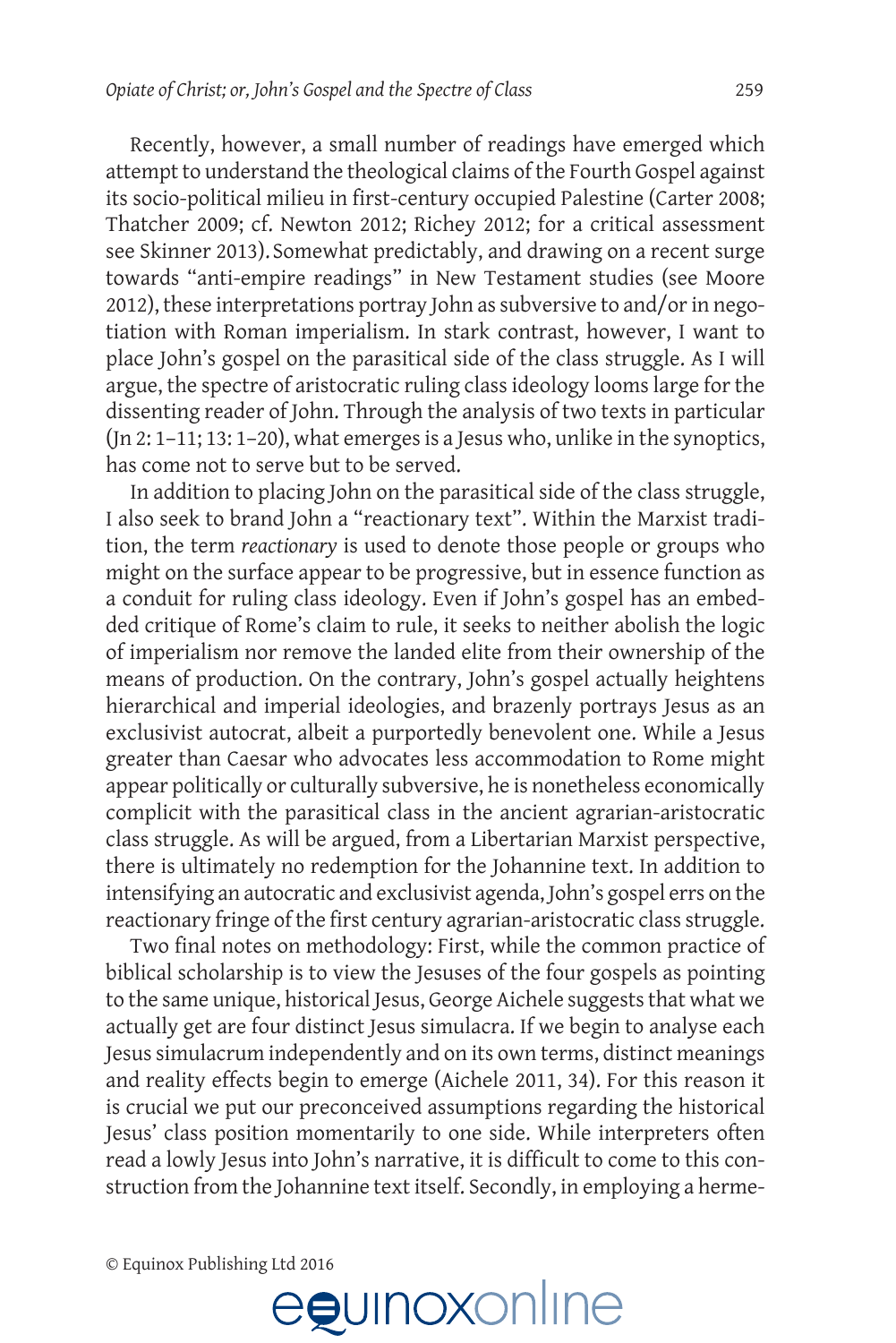neutics of suspicion, the present article is not so much concerned with developing an overall reading strategy for the Gospel of John as it is to expose some of the underlying and unwarranted assumptions of conventional interpretations. By probing the text's ideological ruptures, contradictions, and refractions of the agrarian-aristocratic class struggle that are typically obscured or masked by conventional interpretations, the space for a more critical reading of John should hopefully emerge.

## **Overthrowing the trope of "subversion" in New Testament studies**

Before getting to our analysis of the Johannine text itself, however, we must first overthrow the rhetorical trope of subversion. Indeed, this trope seems to reverberate through a good deal of scholarship published in the field of New Testament studies in recent years. From revolutionary historical Jesuses to gospels which apparently subvert empire at every turn, even the apostle Paul is occasionally allowed to get in on the act: it would not be unthinkable to read an article or hear a paper in which Paul's command for women's silence in church (1 Cor. 14: 34) is regarded as subversive to patriarchy and gender binaries. Even banal activities like eating the Lord's Supper can now be thought of as subversive rituals of supposedly non-violent (albeit cannibalistic!) anti-imperial praxis (Streett 2013).

What lies behind New Testament scholars' yearning for the text to be subversive? One might suppose it is no longer fashionable to be loyal and obedient. Is it not then ironic that this rhetorical trope usually assumes some kind of loyalty and obedience to the biblical text itself? It is, after all, Jesus whose claim to messianic kingship is deemed subversive and not antagonistic characters like Satan, the Scribes and Pharisees, or the whore of Babylon. Is it not also intriguing that Jesus' adoption of imperialist language is frequently rendered subversive when this very same language has been utilized over the centuries of Christendom to subjugate and control the masses? By contrast, characters that might express concerns about Jesus' messianic pretensions are typically construed as backward-looking and lacking faith. There is a curious inability on the part of critical interpreters to perform the actual subversive act of reading against the grain of the text.

This trope of subversion has also, somewhat unsurprisingly, reached the relatively apolitical shores of scholarly discourse on the Gospel of John, probably the least subversive of all the canonical gospels. For example, in his book *Greater Than Caesar: Christology and Empire in the Fourth Gospel*, Tom Thatcher suggests that "the very fact of writing a Jesus book may be viewed as a subversive act, and the specific contents of John's Gospel may

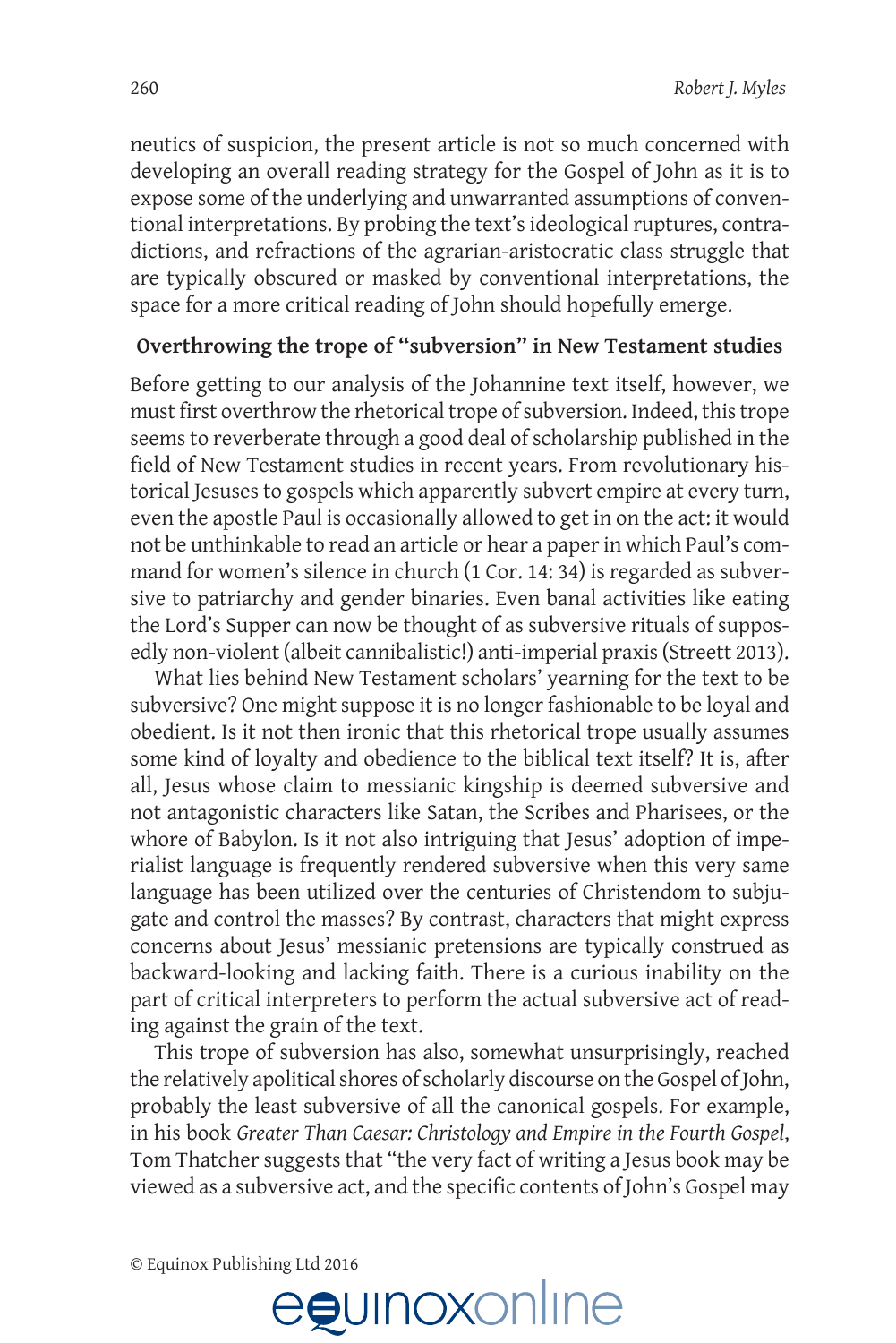be viewed as a specific counter to the claims of imperial power" (Thatcher 2009, 4). Thatcher's book makes the case that John's heightened imperial Christology is his subversive response to Rome. Since Roman rule was the horizon of all life, it is, we are led to believe, always present when John is speaking of Christ. Thatcher contends that John's claims about Jesus represent a "fundamental rejection and subversion of Caesar's power" and that "John believed that Christ is in every way superior to Caesar" (IX).

Such a thesis leaves unanswered the awkward question: if Caesar is an imperialist dictator, and John's Jesus is even "greater than Caesar", then just how much of an imperialist dictator is Jesus? It appears that even when intensifying the rhetoric of subversion, Thatcher cannot so easily escape from Jesus' use of authoritarian language (Crossley 2015, 88). Indeed, in his book on postcolonialism and the New Testament, Stephen D. Moore notes that because, unlike in the synoptic gospels and the book of Revelation, "no end to Caesar's reign is prophesied or threatened," the Fourth Gospel enabled later interpreters like Constantine to pave the way for orthodox Christianity to transition from persecuted sect to official state religion. Moore contends that "the Fourth Gospel does not depict the Roman Empire as destined to be destroyed or replaced by the new Christian Empire from without.... Instead, by implication,... [it] depicts the Roman Empire as destined to be transformed from within" (Moore 2006, 73).

Another challenge for so-called subversive readings of John is that the text frequently attempts to discourage the very politicization of its narrative. For example, John's Jesus is adamant that his "Kingdom is not of this world" (Jn 18:36). Such moves towards de-politicization are perfectly illustrated by the text's distinctive placement of the cleansing of the Jerusalem temple near the beginning of the narrative (Jn 2: 13–25), instead of near the end where it fits more naturally as the reason for Jesus' arrest and crucifixion (cf. Mt. 21: 12–17; Mk 11: 15–19; Lk. 19: 45–48). The Johannine text instead fixates on Jesus' performance of miraculous "signs" and, in particular, the raising of Lazarus as the primary cause behind his arrest and execution (Jn 11: 38–57). Moore observes that "John is at once the most—and the least political of the canonical gospels…[for it] seems to place Jesus' kingship front and center only in order to depoliticize it" (Moore 2006, 51). Despite these tendencies towards de-politicization, Thatcher detects a "hidden transcript" of imperial resistance. For the dissenting reader, however, the Johannine text's aversion to politicization is part and parcel of its reactionary quality.

Appearing a year earlier than Thatcher's book, Warren Carter's *John and Empire: Initial Explorations*, is slightly more cautious about its claims of imperial subversion. Carter argues that through its "rhetoric of distance"

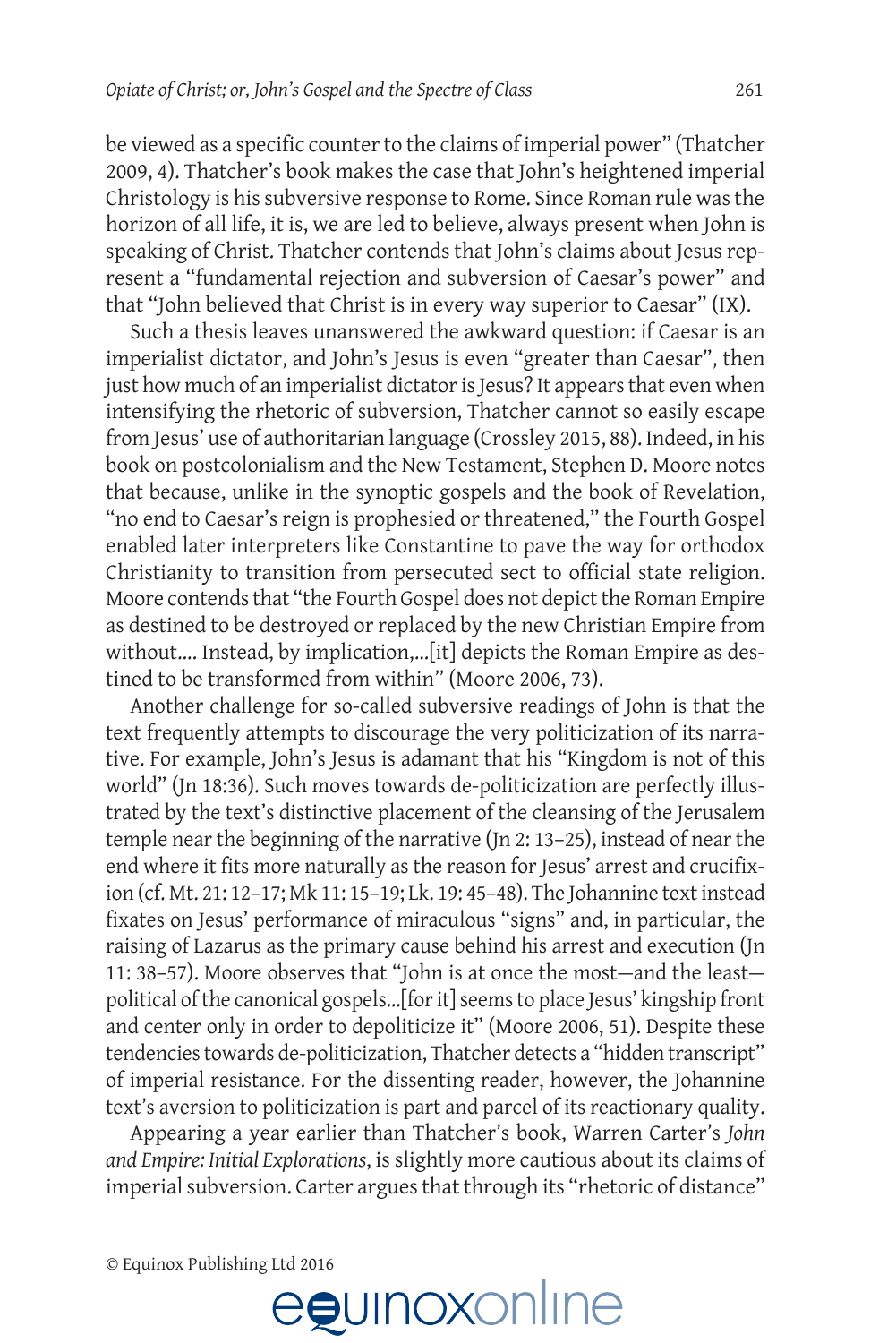the Gospel of John is in constant "negotiation" with imperial Rome (Carter 2008). We might deem Carter's view of imperial negotiation as the softer counterpart to Thatcher's hard anti-imperialism. Whereas Carter's earlier pioneering work on the Gospel of Matthew (Carter 2001) read the text as straightforward resistance literature, this book argues that John contains a complex assortment of empire-resistant and empire-complicit elements. The point, however, is to bring the Roman Empire from the background and very much into the foreground. While neither Thatcher nor Carter draw explicitly on a Marxist methodology, Carter in particular is in dialogue with Marxist critics (e.g. Karl Kautsky) and expounds the agrarianaristocratic class struggle as a pivotal factor in determining the complex power dynamics of Rome's empire (Carter 2008, 53–55).

However, Carter mistakenly assumes that John's Jesus is—like his synoptic counterparts—a member of the broad peasant strata rather than a member of the aristocratic ruling class. As noted above, however, there is little in John to classify Jesus as an artisan or peasant. The parallel text that identifies Jesus as a carpenter (Mk 6: 3) or the son of a carpenter (Mt. 13: 55) omits any reference to Jesus' occupation in John, shifting the controversy instead to his divine/human status: "They were saying, 'Is not this Jesus, the son of Joseph, whose father and mother we know? How can he now say, "I have come down from heaven?'" (Jn 6: 42). Moreover, part of the Johannine text's reactionary predisposition is found in its attempt to cover up the lowly agrarian origins of competing Jesus simulacra. The loaded question, "Can anything good come from Nazareth?" (Jn 1: 46), for instance, implies the contemptuous point of view of the urban based elite (cf. Sir. 38: 24–34). While John is forced to admit that Jesus has some connection to the countryside, the text immediately overcompensates by having Nathanael declare Jesus "a true Israelite" in whom "nothing is false" (1: 47), and further, that he is the "Son of God" and "the King of Israel" (1: 49). As we will see below, John's Jesus not only has elite Christological titles attributed to him, but he also acts in ways that solidify, rather than subvert, aristocratic values and culture.

The importation of a revolutionary Jesus, who is on the side of the poor and oppressed, does not fit neatly with the aristocratic class interests of the Johannine text. Rather, John's Jesus simulacrum is predominantly constructed akin to an aristocratic ruler who, for the most part, normalizes imperial hierarchies of power. Within a Marxist framework, political or state power is regarded as the mere expression of the economic system that underlies it. From this perspective, the opposition to or overthrowing of a political system does not in and of itself modify the underlying

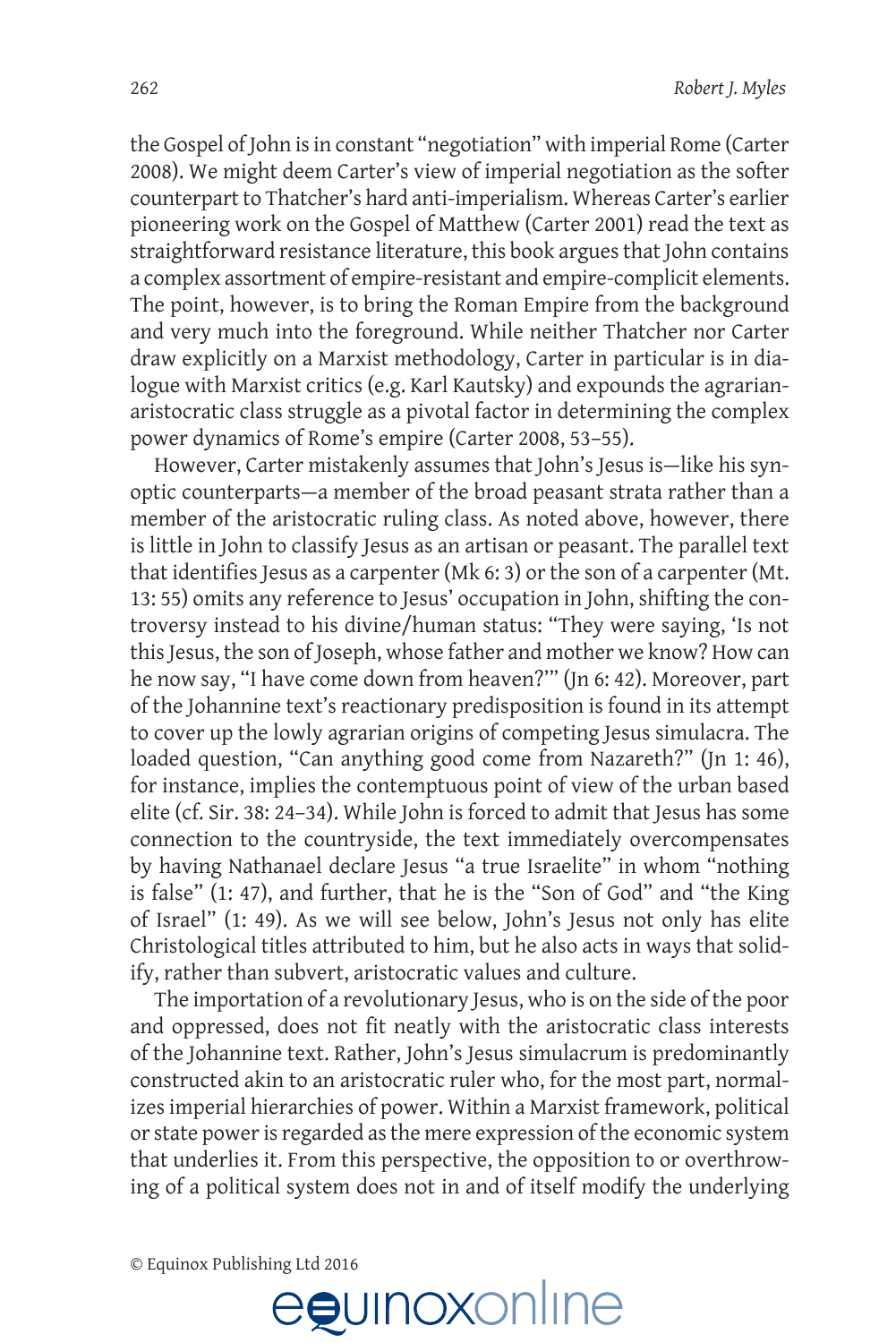dynamics of the class struggle or economic mode of production. This is why Jesus, and especially John's Jesus, is not a revolutionary figure in the Marxist sense of the term. On the contrary, John's gospel—if read as a political text—misdiagnoses the situation within the existing social order by blaming antagonists like "the Jews." In fact, the heightening of power and authority in Jesus is a classic reactionary move: Rome's problem is that it does not have a tight enough grip on the world, but Jesus' authority and influence is claimed to stretch to the furthest reaches of the universe (e.g. Jn 3: 16; 18: 36). The implication is that Caesar is not quite as successful at being an authoritarian dictator as is Jesus.

In one sense, then, the label "reactionary text" is an indication of John's (political) genre, which articulates dissatisfaction with the status quo, but is nonetheless infused with ruling class ideology. As Fredric Jameson notes, "[g]enres are essentially literary *institutions*, or social contracts between a writer and a specific public, whose function is to specify the proper use of a particular cultural artifact" (Jameson 1983, 106). As is further expounded below, John's Jesus is repeatedly characterized as a member of the ruling elite. In fact, the Johannine text normalizes a class ideology that is more at home in aristocratic circles than among the peasant classes. To put it bluntly: if John's Jesus looks like an aristocratic ruler, and John's Jesus behaves like an aristocratic ruler, then perhaps John's Jesus might in fact be an aristocratic ruler.

# **Jesus' exploitation of servant labour (Jn 2: 1–11)**

In Jn 10: 11–13, Jesus describes himself as the good shepherd who lays down his life for the sheep. He then contrasts his own role as shepherd with that of the "hired hand" (μισθωτός) who, instead of helping sheep under threat from ravenous wolves, "runs away because a hired hand does not care for the sheep." The Johannine metaphor rests on the assumption that, because he has less investment in the owner's property, the hired hand has less incentive to save the sheep. This betrays the actual relations of agrarian production in which the hired hand's motivation stems not from potential lost revenue (as with the shepherd and owner) but from his very survival—for he is dependent upon the sheep's wellbeing to secure his meagre subsistence wage. In fact, being further down the economic food chain, the hired hand arguably has an even greater incentive to save the sheep than does the shepherd who lives a relatively comfortable existence.<sup>1</sup> This obfuscation of the relations of production is a spectre of aristocratic ruling class ideology that resurfaces from time to time within the Johannine text.

1. I owe this particular insight to Richard Goode.

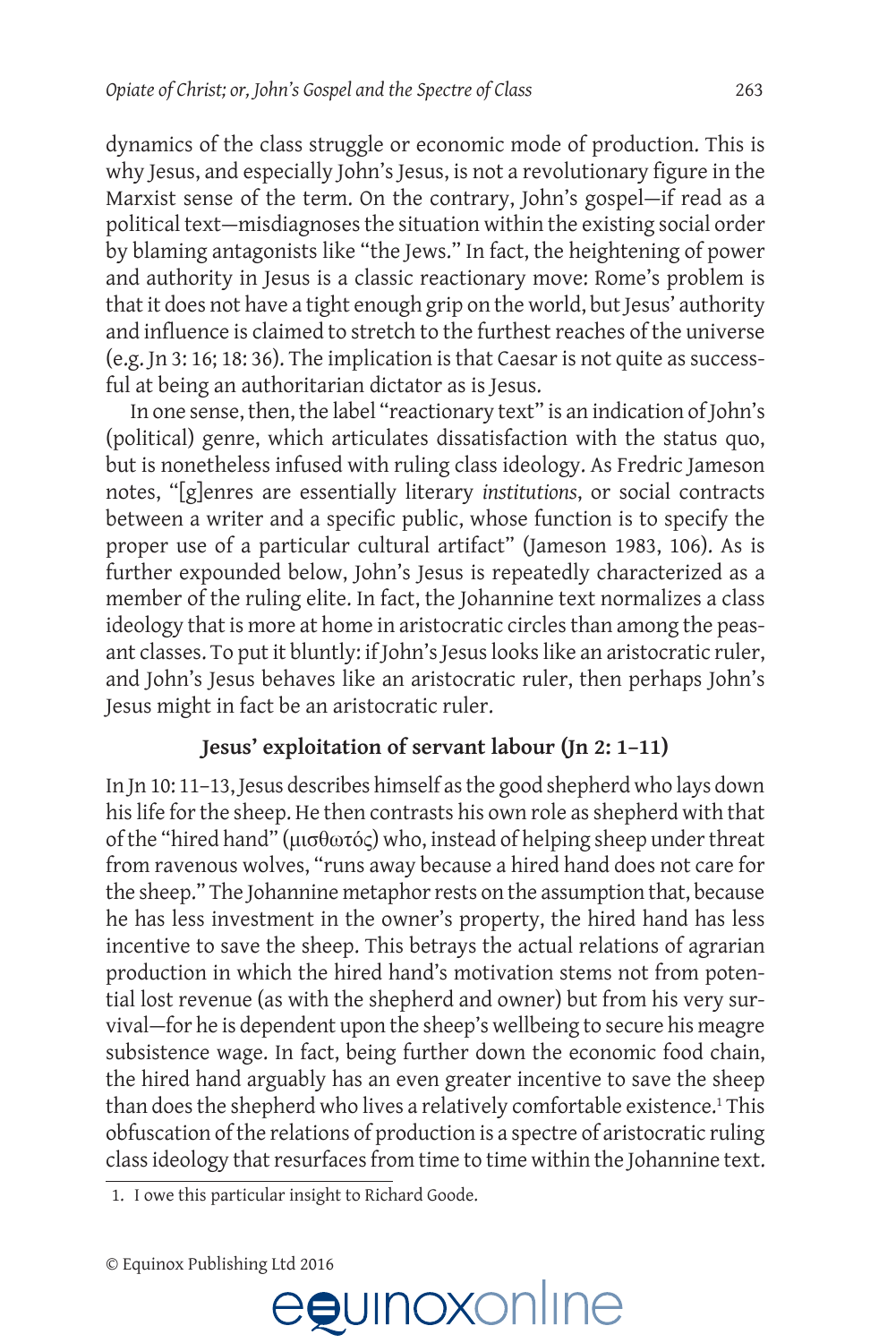The clearest example of this spectre occurs during Jesus' miraculous performance of turning water into wine at the wedding in Cana (2: 1–11). This text is framed as the first of seven "signs" by which Jesus is able to attest to his divine status. In resisting moves to interpret this miracle as subversive in some sense, the reading below emphasizes the gaps in the text which conceal the normalization of imperial institutions of power. The text describes what appears to be a lavish wedding banquet, including guests, servants (διακόνοις), a chief steward or head slave responsible for managing the banquet (ἀρχιτρίκλινος), and copious amounts of wine. In contrast to the cheap vinegar (ὄξος) served to Jesus from the foot of the cross (Mt. 27: 48), the Greek term used here, οἶνος, refers to wine of exuberant quality and contains strong connotations of class. The quality of wine was a clear social marker across the ancient Mediterranean in the first century. Pliny the Younger, for instance, describes a ceremonial occasion on which different kinds of wine were served to different ranks (*Ep.*  2.6.2). It is unclear who is hosting the wedding, although the text identifies Jesus, his disciples, and his mother as guests  $(1-2)^2$ .

Within this text Jesus holds authority, is flippant, gives commands to subordinates without hesitation, and is, through the proxy of the narrator, given credit for the manual labour of others. When the wine "gave out" (ὑστερήσαντος), a potentially shameful incident for the host, Jesus is informed by his mother. However, a curious abstruseness emerges from the gaps and ellipses in the logic of the conversation that follows. At first, Jesus shrugs her off with the flippant response: "Woman, what concern is that to you and to me? My hour has not yet come" (4). Yet, she turns anyway to the servants and instructs them to do as Jesus commands. Jesus subsequently orders the servants to fill six stone jars with water and take it to the chief steward. From the perspective of the aristocracy, such a menial domestic task was fitting for slaves in the ancient world (Hezser 2005, 140). The assumption shared by Jesus and his mother is that these servants exist to serve them at their beckoning. The text normalizes hierarchical institutions of power by having the servants willingly obey Jesus and his mother's commands. Even as guests, Jesus and his mother are of sufficient rank or prestige to give orders to the servants of another household. We might infer from this passage that, in stark contrast to the synoptics, John's Jesus has come not to serve but to be served (cf. Mk. 10: 45).



<sup>2.</sup> Cana, a small village of Galilee, is not mentioned in the other gospels but recurs in Jn 4: 46 when Jesus returns and is asked to heal the son of a Royal official. It is mentioned a final time in 21: 2 where the disciple Nathanael is said to come from the village.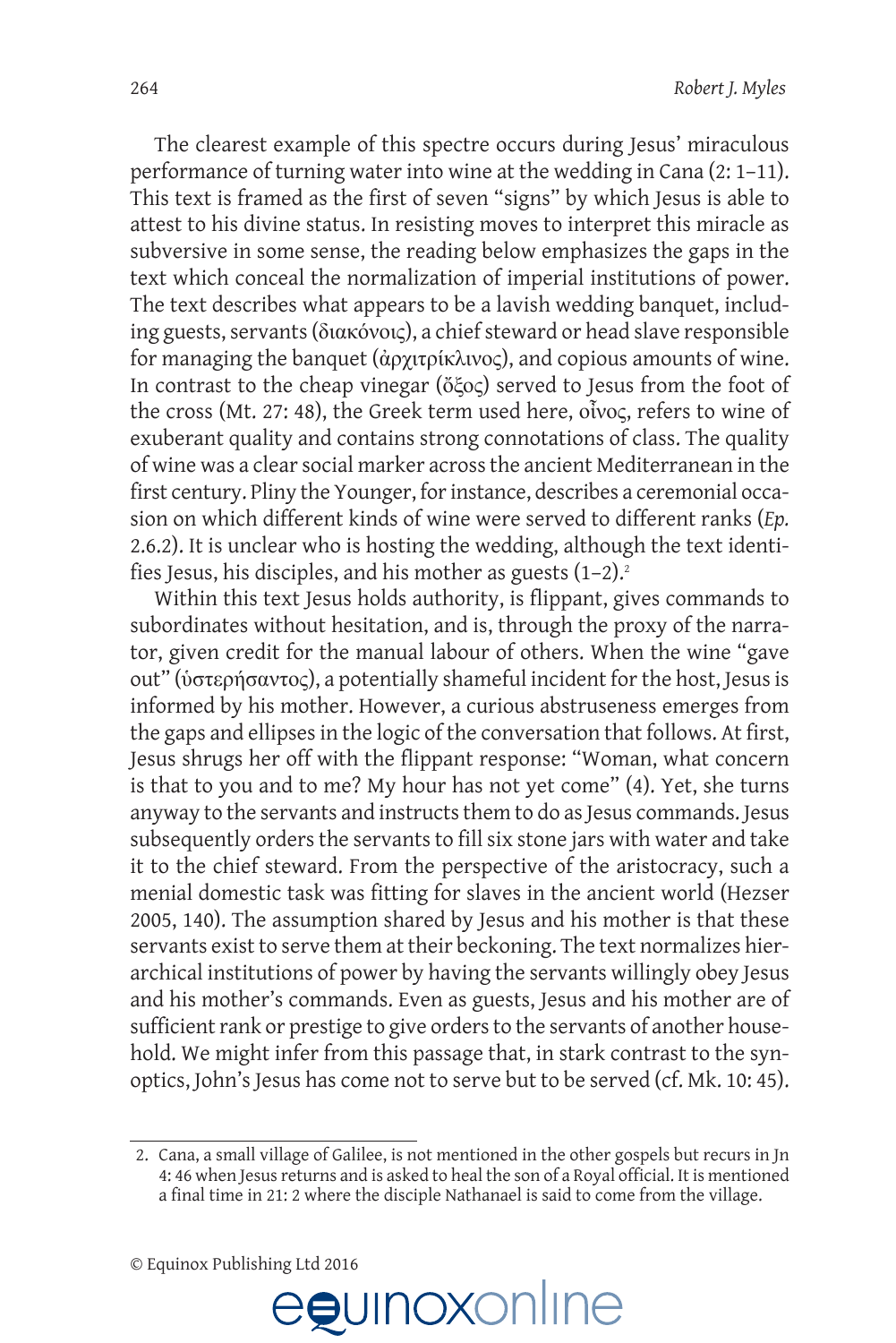The text also naturalizes the parasitical role of the aristocratic class within the agrarian mode of production. Indeed, Jesus is depicted as a willing benefactor of the exploitation of servant labour. While the servants perform their duty of filling the jars of water, and the miracle would not have been possible without their labour-power, the narrator gives Jesus full credit for the miracle. No wonder the episode ends with the comic surprise of the chief steward, who, upon tasting, wonders where this new wine came from. The narrator informs us that "the servants who had drawn the water knew" (9). In the Johannine text, "knowing" is connected with recognizing Jesus and believing (e.g. 4: 42; 10: 38). While John cleverly constructs these characters as possessing "insider knowledge"—thereby elevating their status in the eyes of the opiate-induced reader—it also divulges their fundamental and underappreciated role in the production process.

While the setting of a small village outside the urbanised province of Judea might suggest non-elite space, this observation is fractured by the intriguing inclusion of the "chief steward". The noun ἀρχιτρίκλινος has proven somewhat difficult to translate given it occurs nowhere else in the New Testament. It is variously rendered as "head waiter," or "chief slave", through to the highly elevated "master of ceremonies." David H. Sick argues that the term would best apply to an individual who is *both* a slave or freed slave *and also* an honoured guest. Sick's argument for the latter designation rests in part on the mistaken view that John's Jesus is "a mendicant advocating a Cynic rejection of civilization" (Sick 2011, 515). This is certainly not an accurate characterization of John's Jesus simulacrum which provides no indication of Jesus living rough. On the contrary, by bringing attention to the servile status of the ἀρχιτρίκλινος, we can reason that Jesus, his mother, and disciples are probably guests of "a wealthy family—indeed, one that has a hierarchy of slaves not only in the household generally but even in the dining room" (Sick 2011, 515).

Despite Jesus' exploitation of servant labour, Sick still attempts to read the text as "subversive" in some way. For example, he argues that "Jesus uses the hierarchy of wine as well as the office of *architriklinos* to invert the social if not religious order. By turning a superabundant quantity of water into wine of heavenly quality and reserving it until the end of the banquet, Jesus undermines the system" (Sick 2011, 519). Such a reading is highly problematic given the narrative's reinforcement of Jesus' aristocratic "born to rule" attitude. A close reading of the interaction between Jesus and the servants show just where the locus of power remains: not with the lowly and submissive servants but with the exalted and elevated

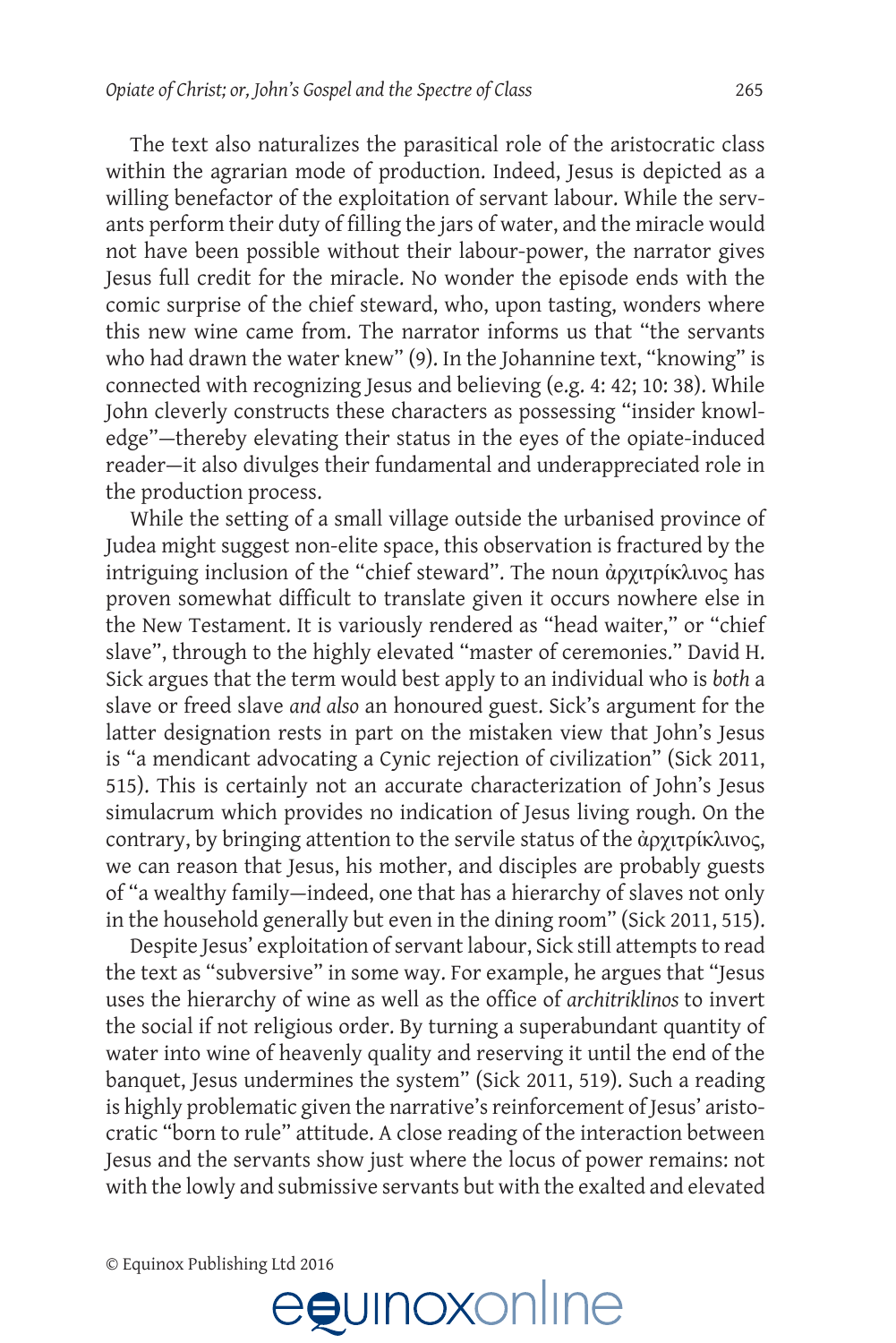Jesus. Note that this miracle is underscored above all as a bold spectacle attesting to Jesus' own greatness and not as an act of servitude: "Jesus did this, the first of his signs, in Cana of Galilee, and revealed his glory; and his disciples believed in him" (11). The main benefactor of Jesus' miraculous performance, aside from Jesus himself, is the unnamed host—wealthy enough to possess a stockpile of slaves—who is saved from the embarrassment of a dry reception. The servants remain servile and the elite remain in charge. Power is not overturned.

## **Subversion or Submission? The Gospel of John as Fascist Propaganda**

So given this infusion of aristocratic ruling class ideology in the text's construction of Jesus, in what other ways is the Gospel of John a reactionary text? Not unlike the reactionary political ideology of Nazism, the Johannine text similarly insists that Jesus' followers must have a pure bloodline (i.e. be born of the correct Father, Jn 3: 1–15), exhibits a curious polemic against "the Jews" (see esp. Jn 5: 45–47; 8: 39–44), and, if political interpretations discussed above are to be believed, glorifies the Roman Empire and seeks to bring about a new social order based on the solidification of feudalist economics. It should come as little surprise, then, that John's gospel in particular has historically fuelled a disturbing legacy of anti-Semitism in both Nazi biblical scholarship and beyond (Casey 1996, 116–127, 223–228; 1999, 280–291).

In probing some of the Fourth Gospel's authoritarian and fascist-like impulses, I want to draw on Theodor Adorno's essay "Freudian Theory and the Pattern of Fascist Propaganda" (Adorno 1991, 132-157). A German critical theorist writing in the 1950s and 1960s, Adorno was concerned with understanding the inner-workings of fascism that had given rise to National Socialism in the preceding decades. In *The Authoritarian Personality*, for example, Adorno invented a set of criteria by which to define personality traits against an "F scale" that determined just how "fascist" an individual's personality-type really was. These traits included conventionalism, authoritarian submission, authoritarian aggression, anti-intellectualism, anti-intraception, superstition, and a liking for power (Adorno 1950). At first glance, it is not difficult to see how many of these traits are present in the characterization of John's Jesus. Indeed, as a reactionary text, John's gospel exploits a psychological zone identified by Freud that promotes non-psychological reasons for self-interest. Drawing on Adorno's later work, I identify at least three convergences between fascist thought and the Johannine text.

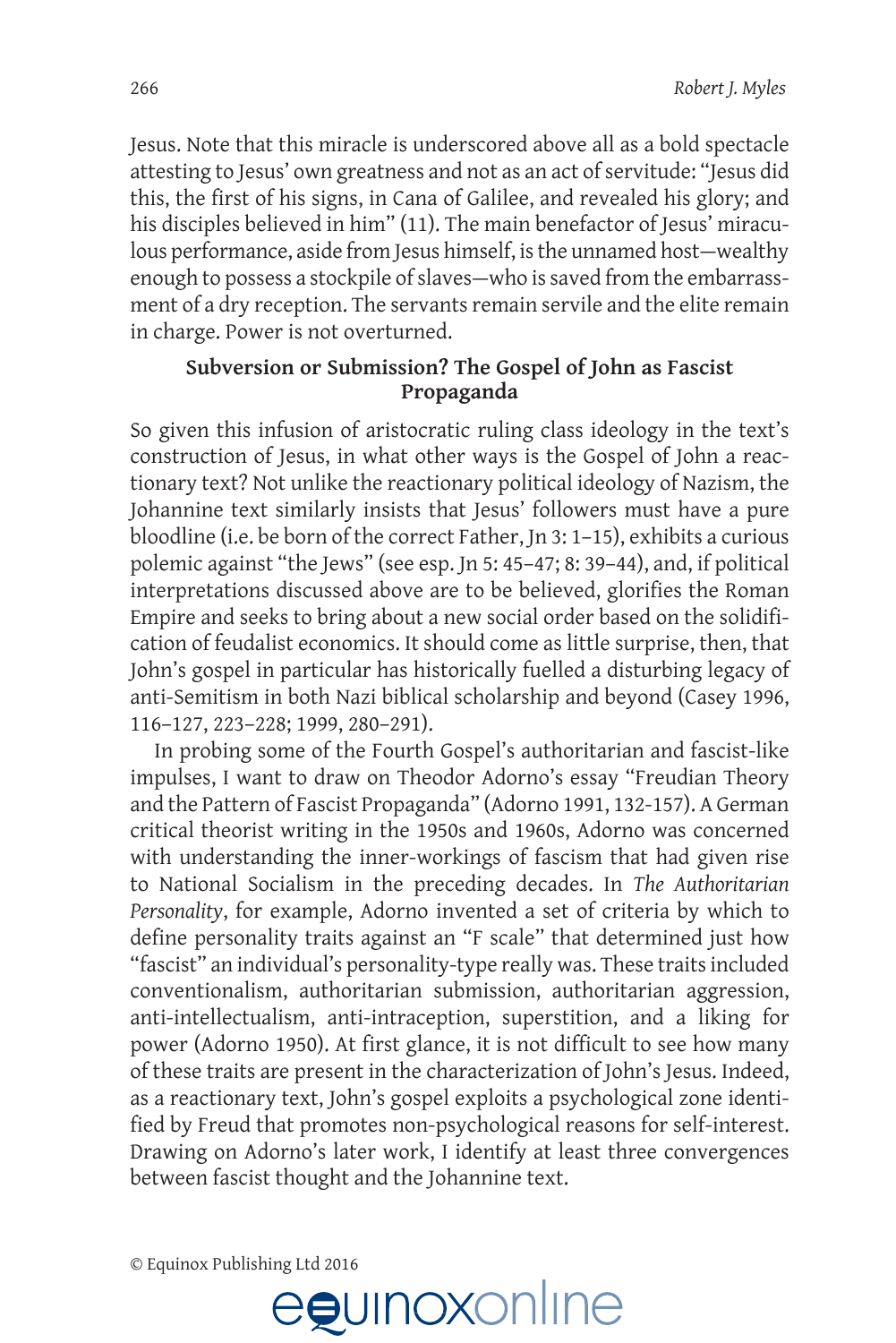First, the Johannine text exhibits a totalitarian quality in its Christology. More than any other gospel, John makes exclusivist claims about Jesus. John depicts Jesus as the ruler of the universe and, at times, is even equated with God: "I and the Father are one" (Jn 10.30). The narrative initiates boundaries between true believers and outsiders. Those who do not consent to John's assessment of Jesus are "left out in the dark, deprived of light and direction (12: 35–36c). They will remain in the 'world' below, and die in their sins (8: 23–24). In contrast, members of the community are destined to move up" (Liew 2002, 208–209). In the purest of totalitarian language, Jesus dictates "I am the way, and the truth, and the life. No one comes to the Father except through me" (14: 6). He also refers to himself as "the gate" (10: 9), judging which of his sheep gets access to the divine. The text requires total submission of followers; there is no room for any possibility of question or dissent.

Secondly, John's Jesus is constructed as a narcissist who is not only in love with himself but is of the striking opinion that everybody else should love him too. Adorno writes that in order to allow identification, the leader himself has to appear as absolutely narcissistic. This allows the members, who all field the leader's all-embracing love, to unite around him. In addition to the Christological claims found in the synoptics, like Christ, Lord, Saviour, Teacher, Son of God, Son of Man, King of the Jews, and King of Israel, John's Jesus simulacrum makes even bolder claims about himself, for example: that he is the light of the world (Jn 9: 5; cf. 1: 1–18); the one who comes from above (3: 31; 8: 23); the lamb of God (1: 29, 36); equal to God (5: 18); and equal to the Father (10.30). Moreover, as we saw above in the case of the transforming of water into wine, each of Jesus' seven miraculous "signs" (Jn. 2: 1–11; 4: 46–54; 5: 1–18; 6: 5–14; 6: 16–24; 9: 1–7; 11: 1–45) are constructed not so much as a service to others, but rather as testifying to Jesus' divine greatness. Whereas in the synoptics, Jesus is regularly characterized as having "compassion" (σπλαγχνίζομαι) for the beneficiaries of his healings and miracles (e.g. Mk 1: 41; 6: 34; 8: 2; Mt. 9: 36; 14: 14; 15: 32; 20: 34; Lk. 7: 13) such explanations are noticeably absent from John. Indeed, because the Johannine text focuses almost exclusively on the identity and mission of Christ, very little is revealed about Jesus' social program and ethical vision. Adorno suggests that "the narcissistic *gain* provided by fascist propaganda is obvious. It suggests continuously and sometimes in rather devious ways, that the follower, simply through belonging to the in-group, is better, higher and purer than those who are excluded" (Adorno 1991, 145).

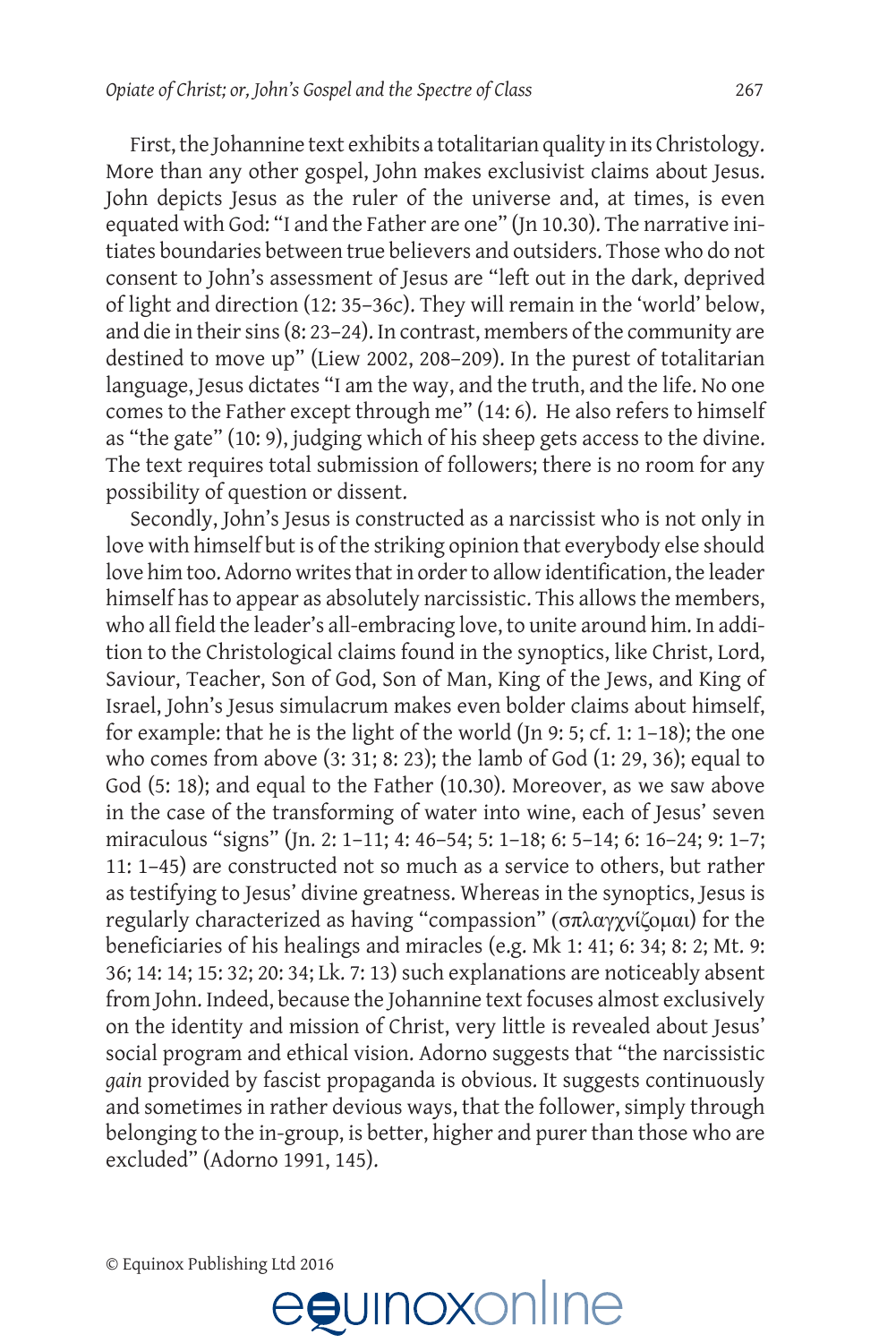Thirdly, by prioritizing the "spiritual purity" of his followers, John's Jesus relies on a peculiar kind of racial logic: the text replaces Jewish ethnicity with a new form of divine ethnicity in which all must be "born again" of the same Father. The narrator declares near the beginning of the gospel that "to all who received him, to those who believed in his name, he gave the right to become children of God—children born not of natural descent, nor of human decision or a husband's will, but born of God" (Jn 1: 12–13). Jesus' exchange with Nicodemus (3: 1–21) is probably the best elucidation of this crypto-racialism. Nicodemus, a Pharisee and leader of "the Jews", comes to Jesus "by night" (a symbol of evil and ignorance) and converses with Jesus over what it means to be "born again". Jesus declares that "Very truly, I tell you, no one can see the kingdom of God without being born from above" (3: 5). In other words, since God is above, the only way to enter his kingdom is to be begotten from above through the mediation of Jesus, which is the purest line of descent. The key verb ἄνωθεν (3) has the double meaning of "from above" and "again". Nicodemus, not born of the right Father, misunderstands Jesus to simply mean "again", which leads to impossibility (Brown 1988, 32). The dialogue soon becomes a monologue and Nicodemus appears to slip off into the night from whence he came. Jesus uses this opportunity to reaffirm his own sonship and partake in further narcissistic oration: "'Indeed, God did not send the Son into the world [κόσμον] to condemn the world [κόσμον], but in order that the world [κόσμος] might be saved through him" (3: 17). The term κόσμος, intensified by its threefold repetition, refers not just to the world but the entire universe. Jesus effectively decrees himself as the mediator and saviour to existence itself.

# **"The Jews" and the Johannine class struggle**

Another chilling convergence with fascist-like thought is the Johannine text's one-dimensional characterization of "the Jews" as fanatical opponents intent on undermining, persecuting, and murdering Jesus. The narrator differentiates "the Jews" from the people of Jerusalem (Jn 7: 25), the Pharisees (7: 32–35; 9: 13, 18), Ephramites (11: 54), and Galileans (4: 43–45). Rather, "the Jews" are constructed as the undifferentiated masses of the population who resist Jesus' autocratic leadership style and claims of divine sonship. The label typically refers to outsiders from Jesus' exclusivist community, although they are occasionally presented as neutral inquirers or even admirers (7: 15; 10: 24; 11: 36; 12: 9) and sometimes even believe in him (8: 31, 11: 45, 12: 11). Nevertheless, within the Johannine text, "the Jews" are condemned by Jesus (5: 37–47; 8: 21–26, 44–47;

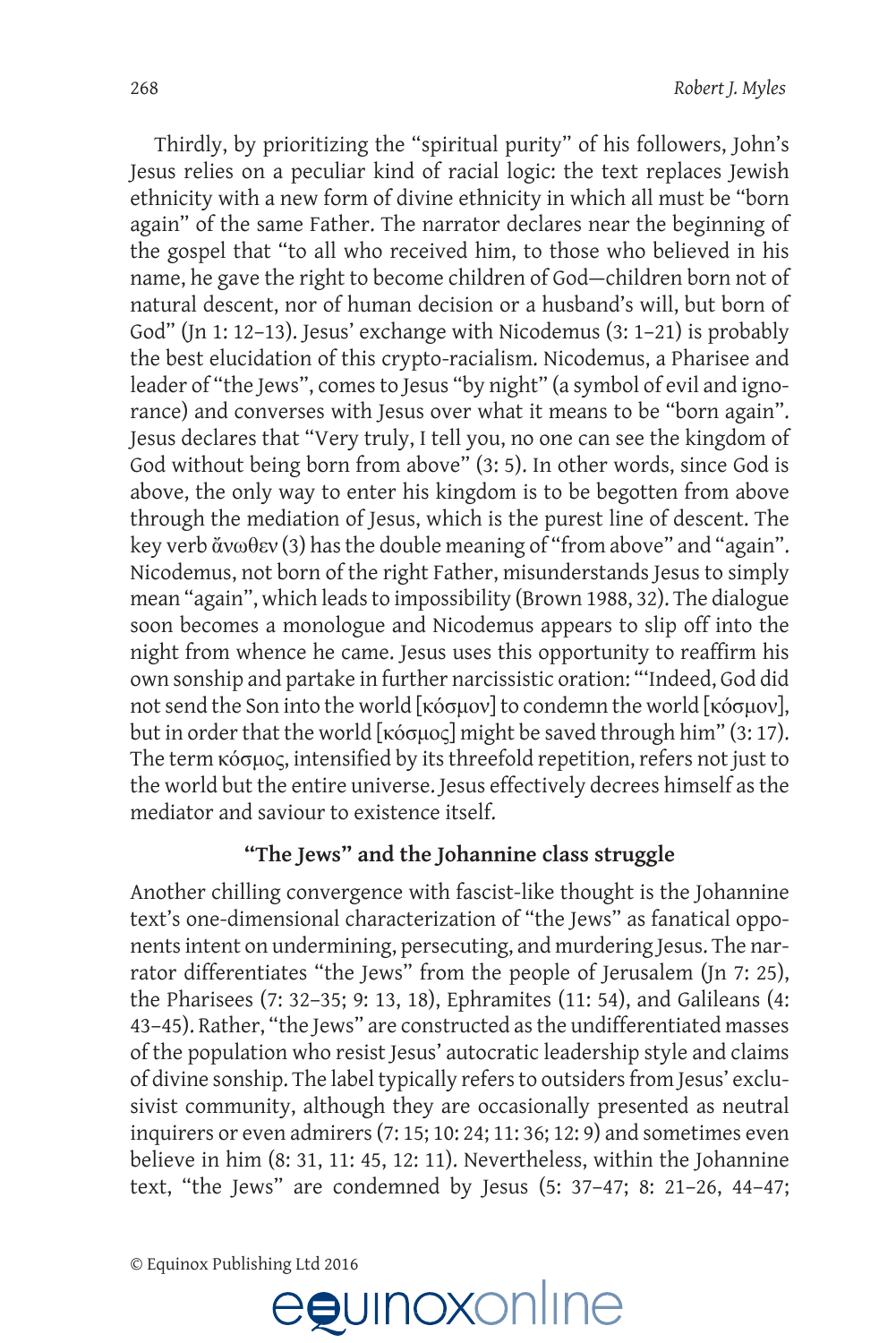10: 24–26), complain about Jesus (6: 41–42, 52; 7: 14–15, 35–36; 8: 22, 27), persecute Jesus (5: 16; 9: 18–22; 19:38), and seek to kill Jesus (5: 18; 7: 1; 8: 57–59; 10: 31–33; 19: 7).

While scholars have largely focused on the religious contours of the conflict between the Johannine community and "the Jews," I want to explore how this character group is constructed negatively as Jesus' *political* antagonists. Such a reading does not necessarily replace the dominant sectarian-synagogal hypothesis that pits John's marginal community against the synagogue authorities, but rather seeks to qualify how the conflict might also be rooted in the class struggle and economics.

The sectarian-synagogal hypothesis focuses on the communal dimensions of the gospel to go about forming a historical reconstruction of the community that likely produced the Johannine text. It suggests that the sense of alienation promulgated by the expulsion and separation of John's Jesus-believers from a synagogue community is the primarily reason behind John's vitriol against "the Jews." In *John and Empire*, Carter rightly contends that the sectarian-synagogal approach renders the political dimension largely invisible. He observes, "the sectarian model is limited in focusing almost exclusively on one community, a synagogue, and on religious ideas" (Carter 2008, 9). Carter goes on to suppose that accommodation to Roman power in some Jewish communities was problematic for "the writer/s of John's Gospel and their supporters" and that "[t]he Gospel's rhetoric of distance presents claims about Jesus that are troubling for the synagogue's accommodation, and thereby attempts not only to separate Jesus-believers from the synagogue, but also to create a more antithetical relationship between Jesus-believers and the empire" (Carter 2008, 20). Carter's argument relies on a circular logic: because, according to Carter, Jesus is in constant negotiation with Roman imperialism, and "the Jews" are constructed negatively, then John's issue must be that they are too accommodating of Roman power.

If read as a "reactionary text", however, John's conflict with "the Jews" could stem from a variety of political possibilities; needless to say, the gospel's "rhetoric of distance" features as part of the process of identity formation in reaction to rival or possibly progressive political factions. In what follows I briefly outline a couple of scenarios in which "the Jews" are constructed as potentially progressive characters, in contrast to John's aristocratic Jesus. This is followed by a consideration of the economic role of Judas who comes under similar vitriolic denigration within John's text. I do not intend this as a totalizing narrative claim about the purpose or role of "the Jews" in John; I merely seek to explore this feature as one

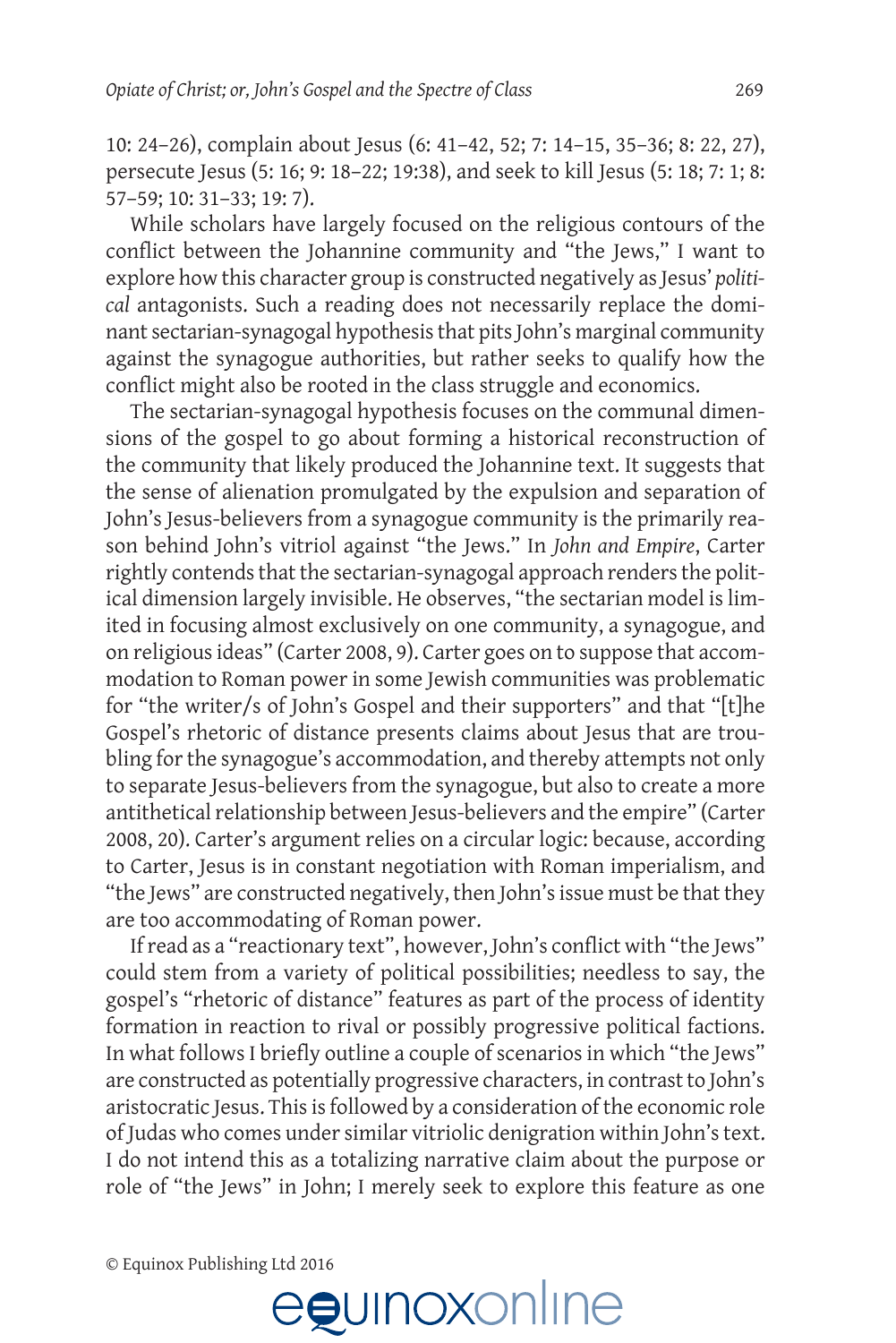dimension of their "negative" portrayal that remains relatively underexplored.

Interpretations of "the Jews" as potentially progressive characters actually has an interesting precedent in the postcolonial reception of John. Mary Huie-Jolly, for example, observes that a group of Māori (the indigenous population of Aotearoa/New Zealand) started to identify as "Jews" rather than Christians as a means of political resistance following the Anglo-Māori land wars in the 1960s and 1970s (Huie-Jolly 2002, 94). Indeed, for Huie-Jolly, the Johannine text's imperial Christology "has affinities with the universalizing claims of later colonialist Christianity". The decision to identify with "the Jews" was thus part of "a decision to 'leave the way of the Son' and to resist colonial domination" (Huie-Jolly 2002, 95–96).

This is not surprising once we observe that "the Jews'" objections to Jesus are often of a political nature, in opposition to Jesus' more reactionary actions and sayings. For example, in Jn 5: 1–18, when Jesus heals a man on the Sabbath, "the Jews" object and, according to John, start "persecuting Jesus, because he was doing such things on the Sabbath" (John 5: 16). While the synoptic parallel (Mk 2: 23–28) associates the conflict over Sabbath observance with the priority of human need (the disciples pluck grain, and Jesus defends them against the Pharisees by arguing that their hunger takes precedence), this rationalization is entirely absent from John. Instead, Jesus defends himself by claiming his healing of the lame constitutes "work", and that he is allowed to transgress the Sabbath because he is equal in status to God. In Jn 5: 17 Jesus ripostes: "My Father is always at his work to this very day, and I too, am working." In other words, "the Jews" seek to defend the Sabbath day as a sacrosanct break from the working week. Within the Johannine text, Jesus' disregard for the Sabbath is not about promoting human need above religious legalism. Rather, the text asserts Jesus' supremacy over everything, including peasants' right to rest. John's Jesus has already normalized the parasitical economic function of the aristocratic classes when he proudly proclaimed he sent disciples to reap the surplus of others' labour (4: 31–38). Jesus' metaphorical use of grain as "the crop of eternal life" rests on the assumption that "others" (i.e. peasants) do the productive work, but all (the peasants and the elite) share in the rewards. What's more, such arrangements are willed by his Father in heaven.

Another example of "the Jews" functioning as political antagonists is found in their criticizing of Jesus shortly after his miraculous feeding of 5,000 people (Jn 6: 1–15). While Jesus' magical provision of an abundance of food to the masses—thereby "subverting" the strictures of the agrarian mode of production—could be interpreted as an act of imperial resist-

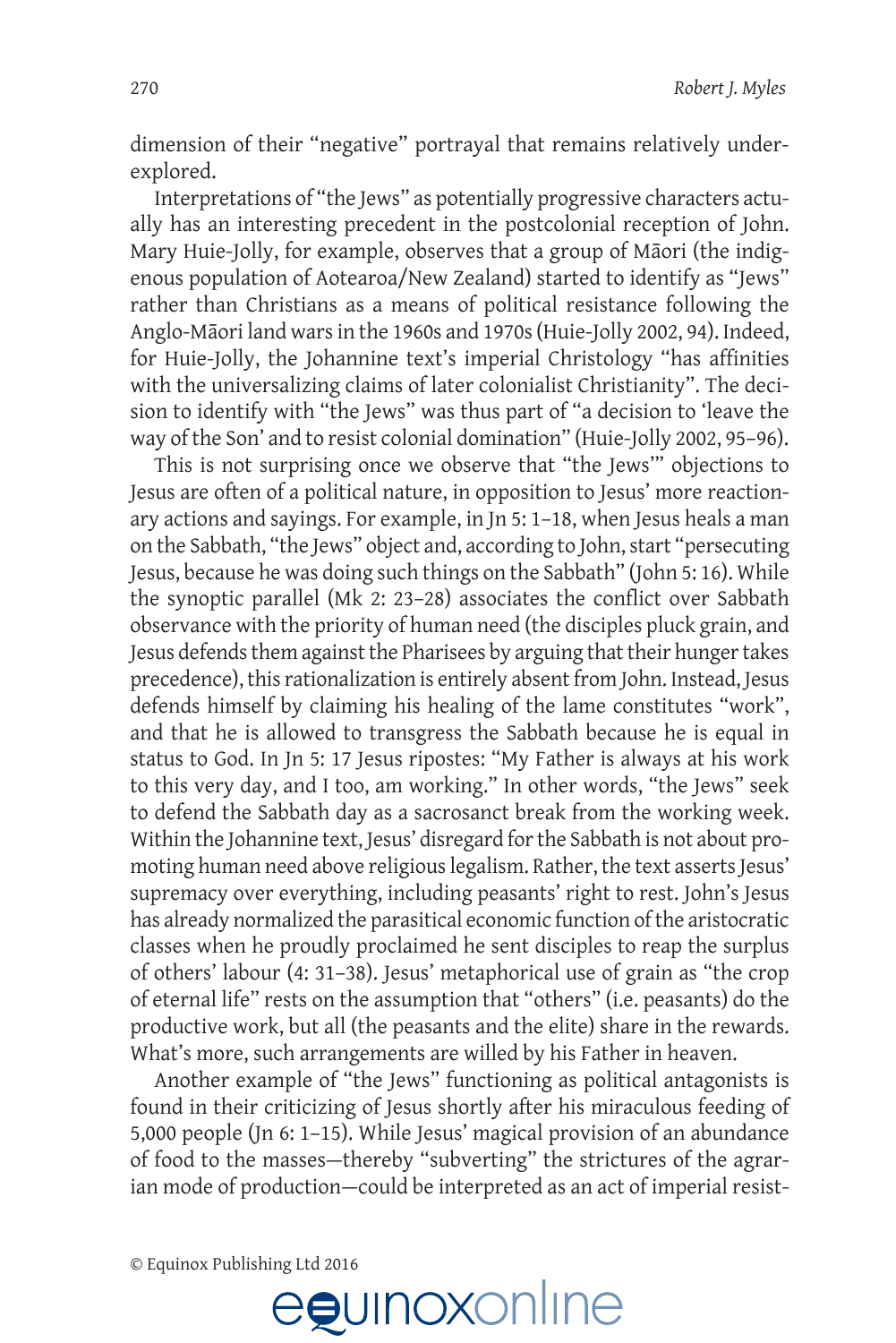ance, two peculiar features of John's version counter such a reading. First, immediately following the miracle in Jn 6: 14–15, the crowds declare that Jesus is "the prophet who is coming into the world" and they immediately seek to make him king. Jesus, however, withdraws to a mountain. Thatcher acknowledges that this material in particular is presented in a way that discourages any political interpretation. He curiously suggests that Jesus "has no interest in political aspirations and immediately withdraws to a mountain until the Jews' nationalistic fervor cools off, a move that seems calculated to correct any notion that his ministry would disrupt the status quo" (Thatcher 2009, 21). This does appear to complicate Jesus' fascist-like political aspirations and his ascension to the imperial throne as ultimate leader. Second, the miracle is closely followed by Jesus' declaration that he himself is "the bread of life" (6:35)—a spiritualization of the feeding miracle and de-materialization of hunger. Interestingly, "the Jews" are said to have grumbled once more, implying they are more concerned with the political ramifications of feeding than with Jesus' narcissistic glorification (John 6: 41). Their disbelief causes them to argue among themselves, "How can this man give us his flesh to eat?" (John 6: 52). Jesus offers himself as

the opiate of the masses, but "the Jews" demand more tangible nutrition. A final example of the Johannine text's refraction of the agrarian-aristocratic class struggle does not concern "the Jews" but rather the character of Judas—who operates as another antagonist of Jesus. Thatcher argues that Judas functions as "a pawn of imperial power" in John (Thatcher 2009, xviii). The reputation of Judas arguably comes off much worse than in the synoptics: Judas is not only the one who betrays Jesus (Jn 6: 70–71), but is also accused by the narrator of embezzling from the group's finances (12: 6). The very identification of Judas as the possessor of the "moneybox" (γλωσσόκομον) suggests that John's Jesus has enough accumulated wealth to require a subordinate to manage it.

Interestingly, in John's version of the anointing of Jesus (Jn 12: 1–8) Judas is the one singled out as objecting to Mary's pious act of pouring oil on Jesus' feet. It is he alone who complains, "Why was this perfume not sold for three hundred denarii and the money given to the poor?" (Jn 12: 5). Jesus commands Judas to leave the woman alone. The pericope concludes with the famous, albeit chilling epithet: "You always have the poor with you, but you do not always have me" (Jn 12: 8). This is a difficult text to interpret for anybody who envisages Jesus on the side of the poor and oppressed. The synoptic parallels are no less scathing of the poor (cf. Mt. 26: 6–13; Mk 14: 3–9; Lk. 7: 36–50). The pint of pure nard "an expensive perfume" might also indicate closeness of a wealthy individual to Jesus.

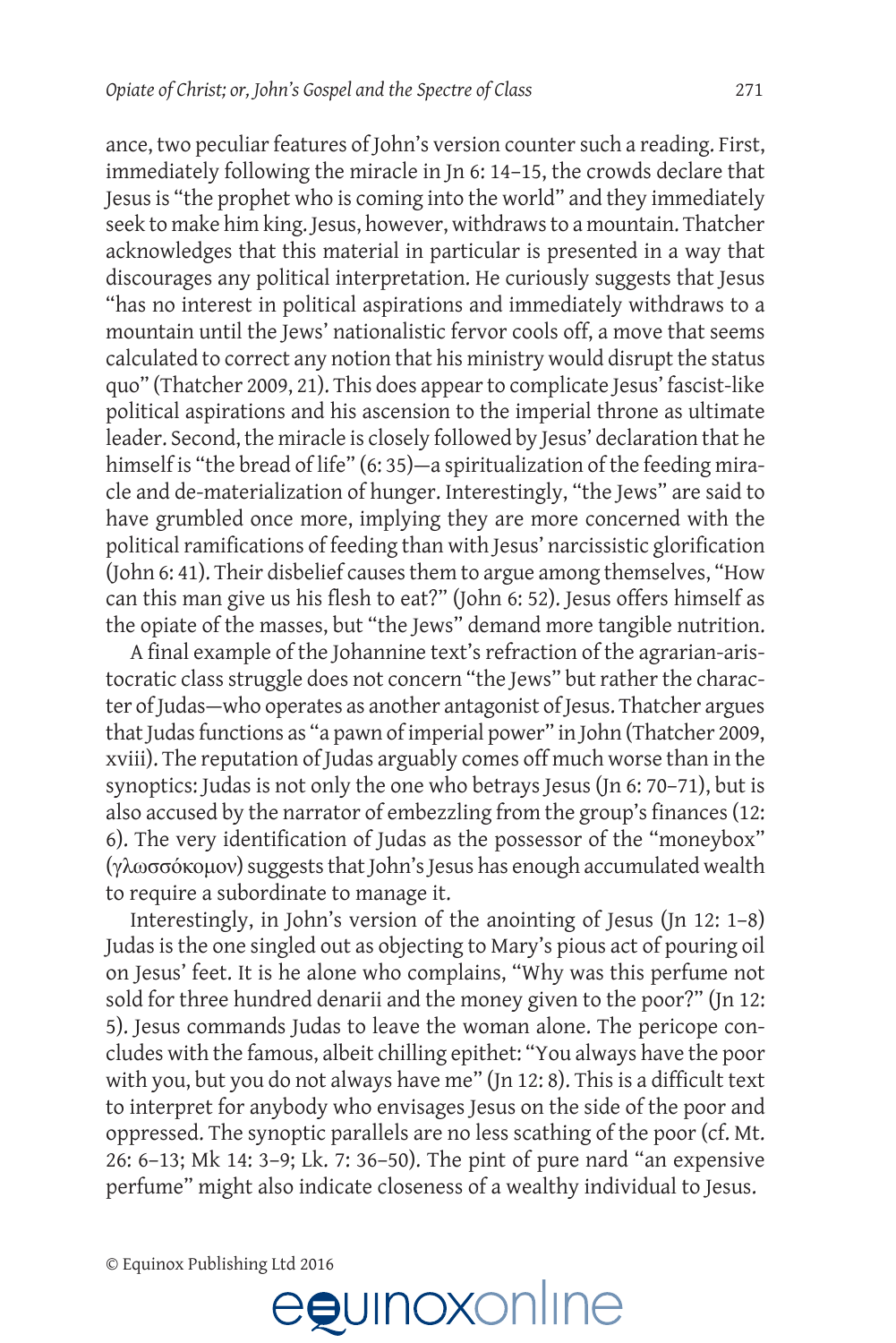Uniquely interjected into John's version, between Judas' inquisition and Jesus' response, is a curious remark from the narrator: "He [Judas] said this not because he cared about the poor, but because he was a thief; he kept the common purse and used to steal what was put into it" (Jn 6: 6). One might suppose that such a remark is *ad hominem* and offensive. Rather than provide a justification for not selling the nard and distributing the money to the poor, the Johannine text instead engages in the character assassination of Judas. This deflective denigration of Judas' objection, however, does not nullify its validity. Rather, it features as a moment of deflection and distraction from the underlying class struggle that is refracted within the narrative.

## **A man of the people! Totalitarian foot washing as subversive anti-imperial imperialism (Jn 13: 1–20)**

There is a final text worth looking at in more depth given that, in contrast to the miracle of transforming water into wine analysed above, it seems to suggest that John's Jesus has, in fact, come to Earth to serve others. Shortly before his death, Jesus strips down into a towel, kneels before his disciples, and washes their feet (Jn 13: 1–20). Such an act echoes another menial task of domestic slaves in the ancient world (Hezser 2005, 140). What we appear to have here, then, is an example of Jesus momentarily descending his exalted throne to become a man (or even slave) of the people. A closer examination of the text, however, reveals that once again hierarchies of power are not, in fact, overturned. Rather, John's aristocratic Jesus explicitly reinforces the subordination of slaves and the "natural" authority of masters.

Since the earliest Christian centuries, this text has been interpreted as a demonstration of Jesus' humility, but also, as containing strong allusions to the rite and function of baptism (Edwards 2004, 131). Indeed, the Greek word used for "bathing" (λούω) is a standard New Testament term for immersion (e.g. Acts 16: 33; Heb. 10: 22). The text itself appears to provide two different explanations for Jesus' actions: the first, as a rite of initiation into the Christian community, is generally associated with vv. 4–5. The second, as an example of Christian humility and servitude, is usually attributed to vv. 12–20. However, interpreters have variously placed emphasis on one or the other, and it has often been difficult to keep them in dialectical tension (Segovia 1982). For example, drawing on distinctions in the field of cultural anthropology between *ritual* and *ceremony*, Jerome H. Neyrey reads the episode as a combination of both a ritual *and* a ceremony of foot washing. In the former, the act of foot washing serves as an entrance ritual of cleansing

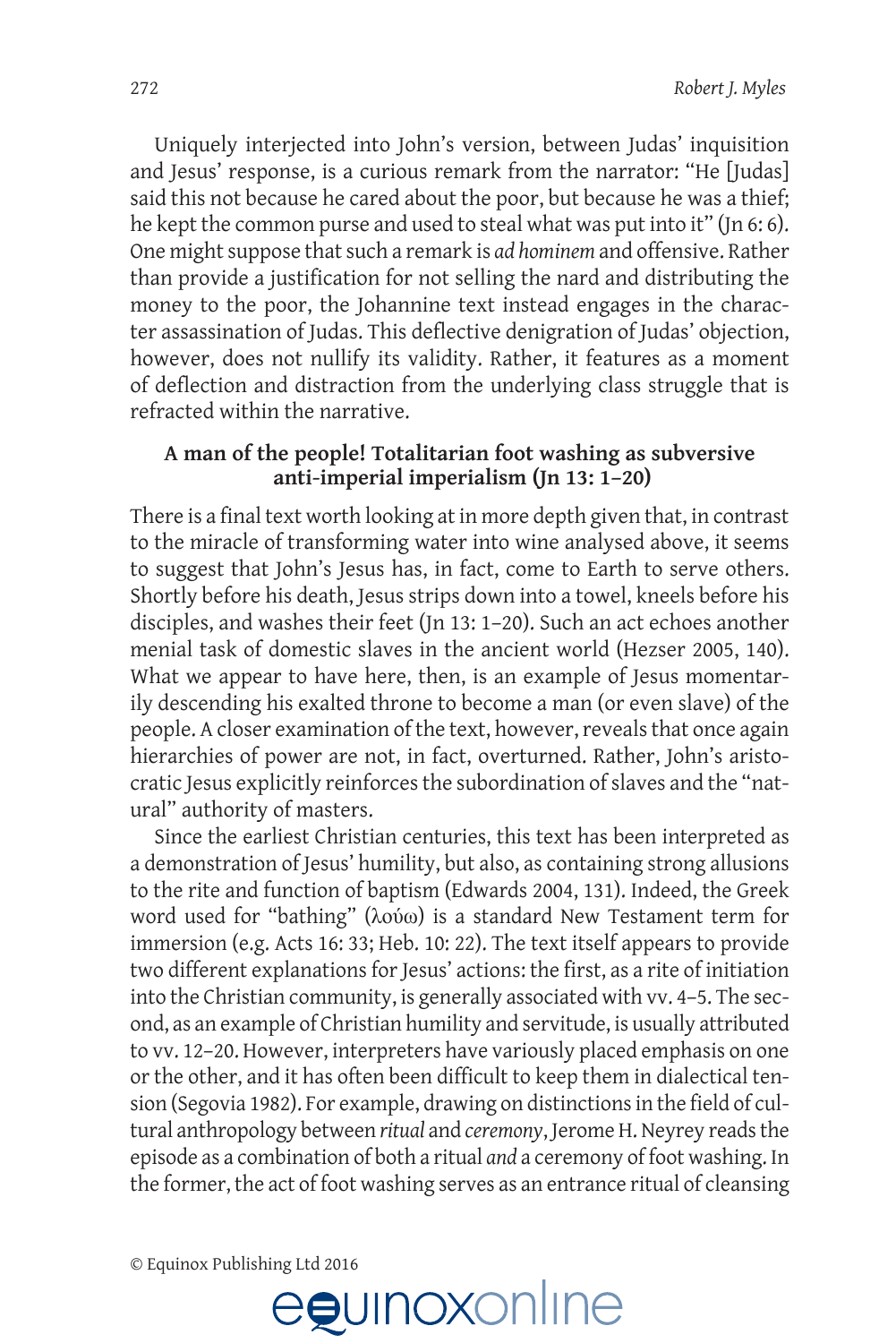and status transformation and is part of John's insistence upon purification and spiritual rebirth (Neyrey 1995, 202–205). In the latter, foot washing is regarded as a ceremonial observance that is intended to take place regularly at Christian meetings (205–206). Such a distinction certainly enables Neyrey to have his cake and to eat it too. But given my previous analysis in which John's Jesus appears to have come not to serve but to be served, I am tempted to read against the grain of these dominant interpretations. While a reading that emphasizes Jesus' humility is aided by themes from the synoptic tradition which, unlike John, stress the reversal of hierarchies (cg. Mk 10: 45; Mt. 19: 30; 20: 16), such themes are entirely absent from the Johannine text. Indeed, a number of ruptures within this particular text undermine the notion that Jesus' actions are about humility at all.

The first rupture occurs in Jn 13: 9 with Jesus' surprise insistence that only Simon Peter's feet need to be washed. Assuming Jesus' actions are done out of humility, it is odd that Jesus has a fetish for feet in particular. Surely, a thorough act of humility would also involve washing his other body parts as instructed by his master. Indeed, while admittedly attempting to harmonize both interpretative trajectories, Raymond E. Brown observes that Simon Peter's request for a thorough washing ("Lord, not my feet only but also my hands and my head!" Jn 13: 9) and Jesus' rebuke does not really work "if we rely on only a humility interpretation of the washing" (Brown 1988, 72). But if we place the passage in the context of Christian catechesis and understand Jesus' action as a symbol of baptism, then Jesus is saying that he who is baptized needs no re-baptism. Jesus also explains to Peter (a character differentiated from Simon Peter) that "Unless I wash you, you have no share with me" (8). Moreover, upon instructing his disciples to do the same for one another, he clarifies that "I am not speaking of all of you; I know whom I have chosen" (18).

The second and perhaps most damning rupture is found in Jn 13: 13–16 in which Jesus lays out a fuller explanation of his foot washing activity in terms that underscore, rather than subvert, imperial hierarchies of authority:

You call me Teacher [διδάσκαλος] and Lord [κύριος]—and you are right, for that is what I am. So if I, your Lord and Teacher, have washed your feet, you also ought to wash one another's feet. For I have set you an example, that you also should do as I have done to you. Very truly, I tell you, servants [δοῦλος] are not greater than their master [κυρίου], nor are messengers greater than the one who sent them. (Jn 13: 13–16)

Perplexed by what is going on, the disciples require an explanation from Jesus. Rather than affirm the notion that he has come to serve, how-

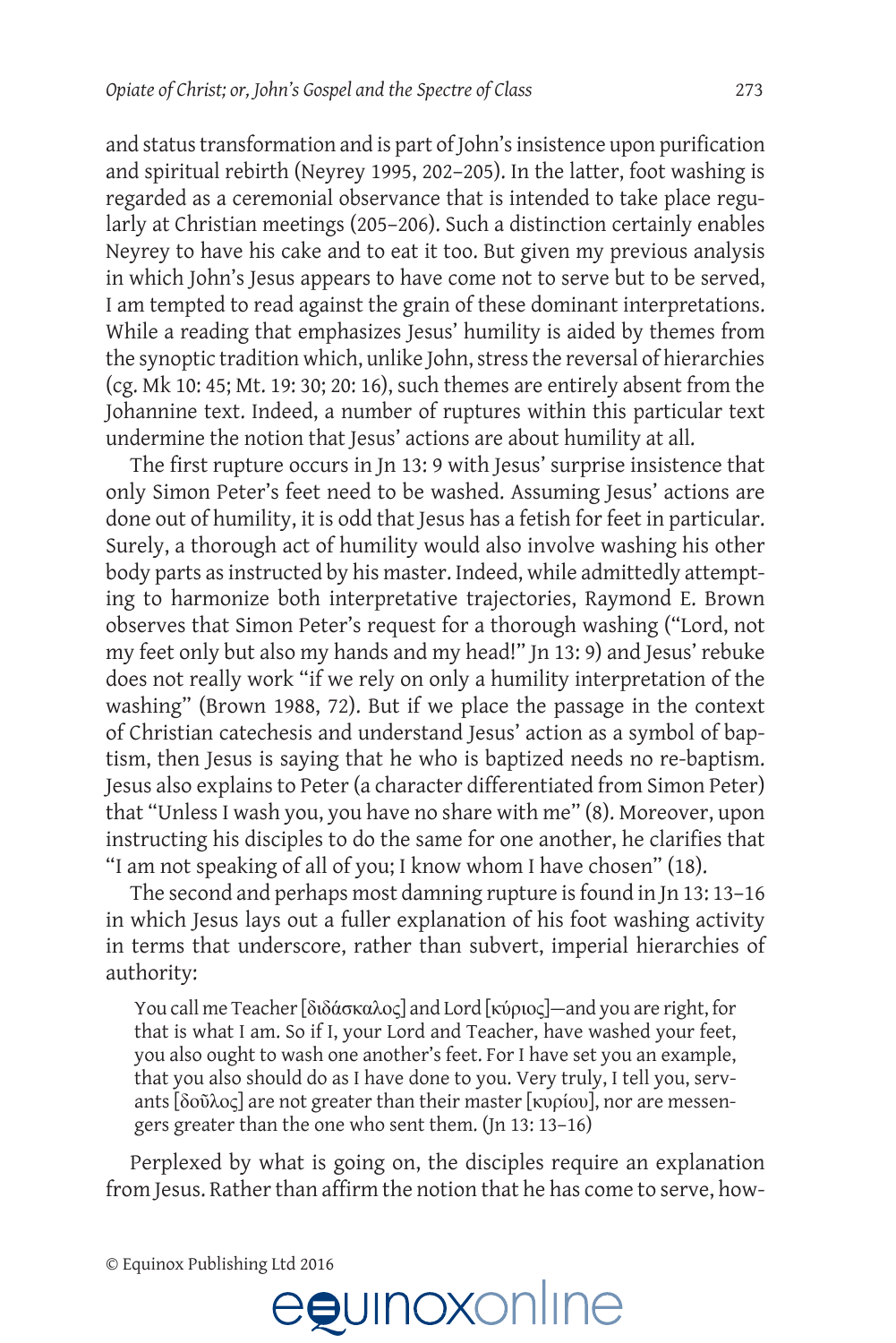ever, Jesus' explanation entrenches the spectre of aristocratic ruling class ideology by restating in crystal clarity the "natural" mandate and order of authority (cf. Jn 15: 15–20 in which the Johannine text elevates Jesus' vanguard of disciples from servants to friends, before once again reaffirming the natural order of hierarchies as they now apply to the disciples' newly elevated status). Jesus claims the title of Lord (κύριος) and instructs his disciples that because they are inferior (δοῦλος, lit. slaves), they should do as he commands. The Greek term used for "Teacher" (διδάσκαλος) also implies authority over subordinates. In other words, the disciples are expected to wash one another's feet because Jesus, their superior and master, has set the example, and not because the activity has any intrinsic ethical worth. This is a typical argument *a fortiori*: what the person of higher status has done must also be practised by the one of lower status. The notion that this instruction is somehow congruent with the reversal of hierarchical power that is commonly found in the synoptic tradition is entirely absent from both this text and from the Johannine text more generally. In fact, the exact opposite is the case: the disciples are expected to wash one another's feet precisely because the one of higher authority (i.e. Jesus) has instructed them to do so.

One final remark is that if the foot washing pericope is intended as a display of humility, then it is curious that it takes place behind closed doors. Jesus' apparent "servitude" is reserved only for the elite vanguard of disciples, the innermost group of Jesus' followers. Is this demonstration of servitude a disingenuous construction on the part of the Johannine text to portray Jesus as a "man of the people"? In reality, the instruction to wash "one another's" (ἀλλήλων) feet entails a reciprocal and mutual service among themselves. This is hardly a sending out (cf. Mk 6: 7) or great commission (Mt. 28: 20) but rather an act of initiation and solidarity among like-minded compatriots who already occupy "insider" territory. Such a reading is, of course, more congruent with the fascist-like and reactionary ideological texture of the overall gospel.

So is Jesus' great example of foot washing a genuine act of selfless servitude or just another opiate-like conduit for aristocratic ruling class ideology? Given this text underscores, rather than subverts, Jesus' affinity for imperial forms of authority, it is somewhat ironic that Thatcher singles it out as an example of John calling "his readers to reject the logic of imperial culture and to show the possibility of living a different way" (Thatcher 2009, 137). The text, by its own admissions, simply does not support this reading, unless, of course, one regards one form of imperialism as antiimperial and subversive to another form of imperialism.

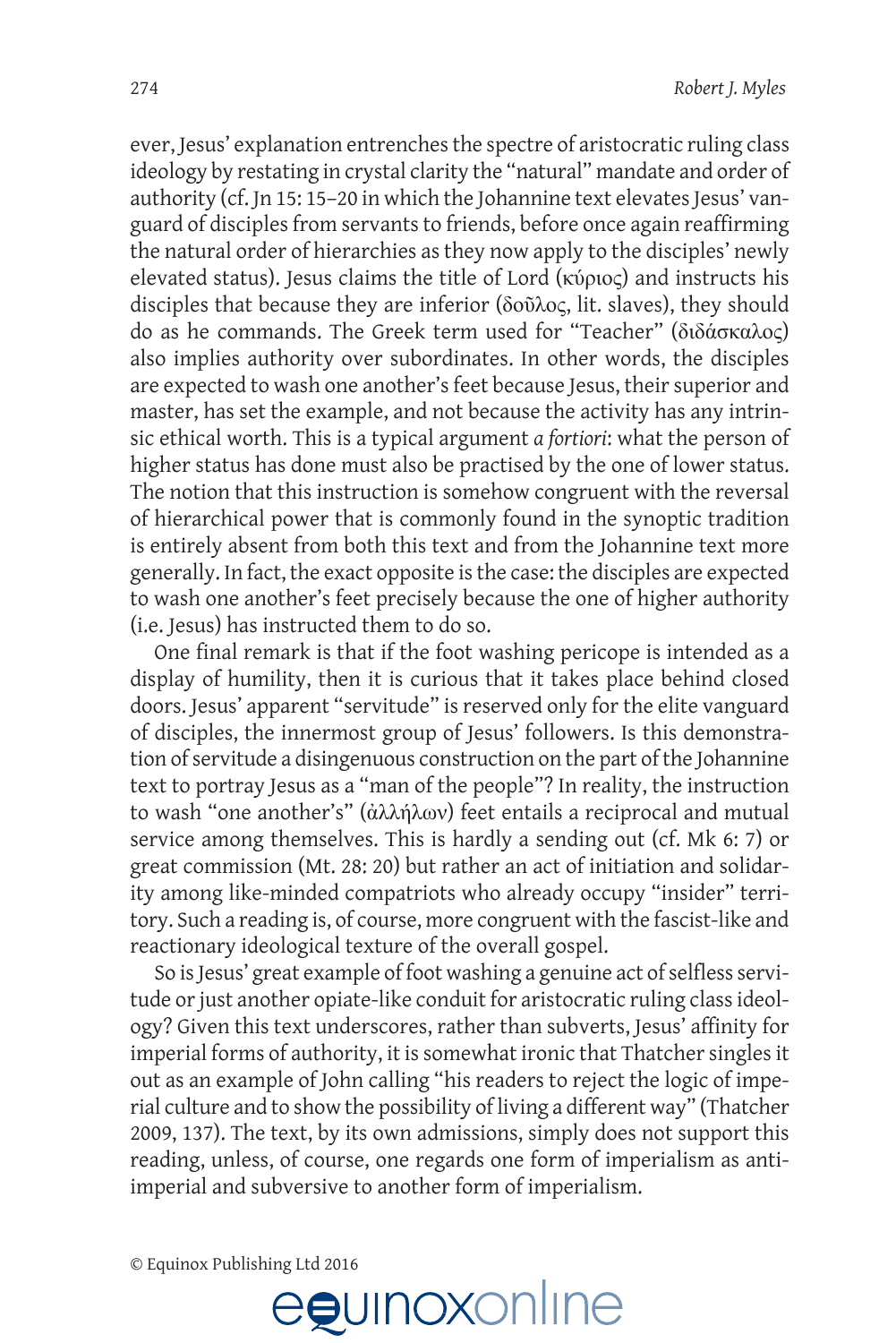#### **Conclusions**

This article has uncovered the spectre of aristocratic ruling class ideology in the Gospel of John. It has also sought to interpret the Fourth Gospel as a "reactionary text", first by exposing its fascist-like impulses, and secondly, by unearthing the ways in which the text reifies imperial hierarchies of power through its characterization of Jesus. If John's Jesus is constructed as greater than Caesar, then we ought to take such notions through to their logical conclusion. If Caesar is an imperialist dictator, and John's Jesus is even greater, then John's Jesus has some serious issues of power and control that need to be addressed. Indeed, Jesus is repeatedly constructed as an autocrat, has narcissistic personality traits, establishes an exclusivist community, and engages in a vitriolic campaign against his Jewish antagonists. Moreover, from the analysis of the wedding at Cana, it appears as though John's Jesus has come to Earth not to serve but to be served. He is an active exploiter of servant labour. While the foot washing episode might appear to depict Jesus as a man of the people, the text nonetheless re-inscribes and naturalizes the master-slave chain of command.

In his provocatively titled book *Is John's Gospel True?,* Maurice Casey sought to make the case that John is profoundly untrue both as a historical text, but also as a theological text for the simple fact that it is "vigorously anti-Jewish" (1996. 3). Given the above analysis, it might also be appropriate to deem John untrue with respect of claims to its subversive quality. While I think it is entirely appropriate to read the Fourth Gospel as a political text (as is appropriate for any text), John is noticeably not as undermining of hierarchical institutions of power as some interpreters would like to think.

#### **References**

- Adorno, Theodor. 1991. *The Culture Industry: Selected Essays on Mass Culture*. London: Routledge.
- Adorno, Theodor W. 1950. *The Authoritarian Personality*. New York: Harper.
- Aichele, George. 2011. *Simulating Jesus: Reality Effects in the Gospels*. BibleWorld. London: Equinox.
- Boer, Roland. 2012. *Criticism of Earth: On Marx, Engels and Theology*. Historical Materialism 35. Leiden: Brill. <http://dx.doi.org/10.1163/9789004225589>
- Brown, Raymond E. 1988. *The Gospel and Epistles of John: A Concise Commentary*. Collegeville: Liturgical Press.

Carter, Warren. 2008. *John and Empire: Initial Explorations*. London: T&T Clark.

———. 2001. *Matthew and Empire: Initial Explorations*. Harrisburg: Trinity Press International.

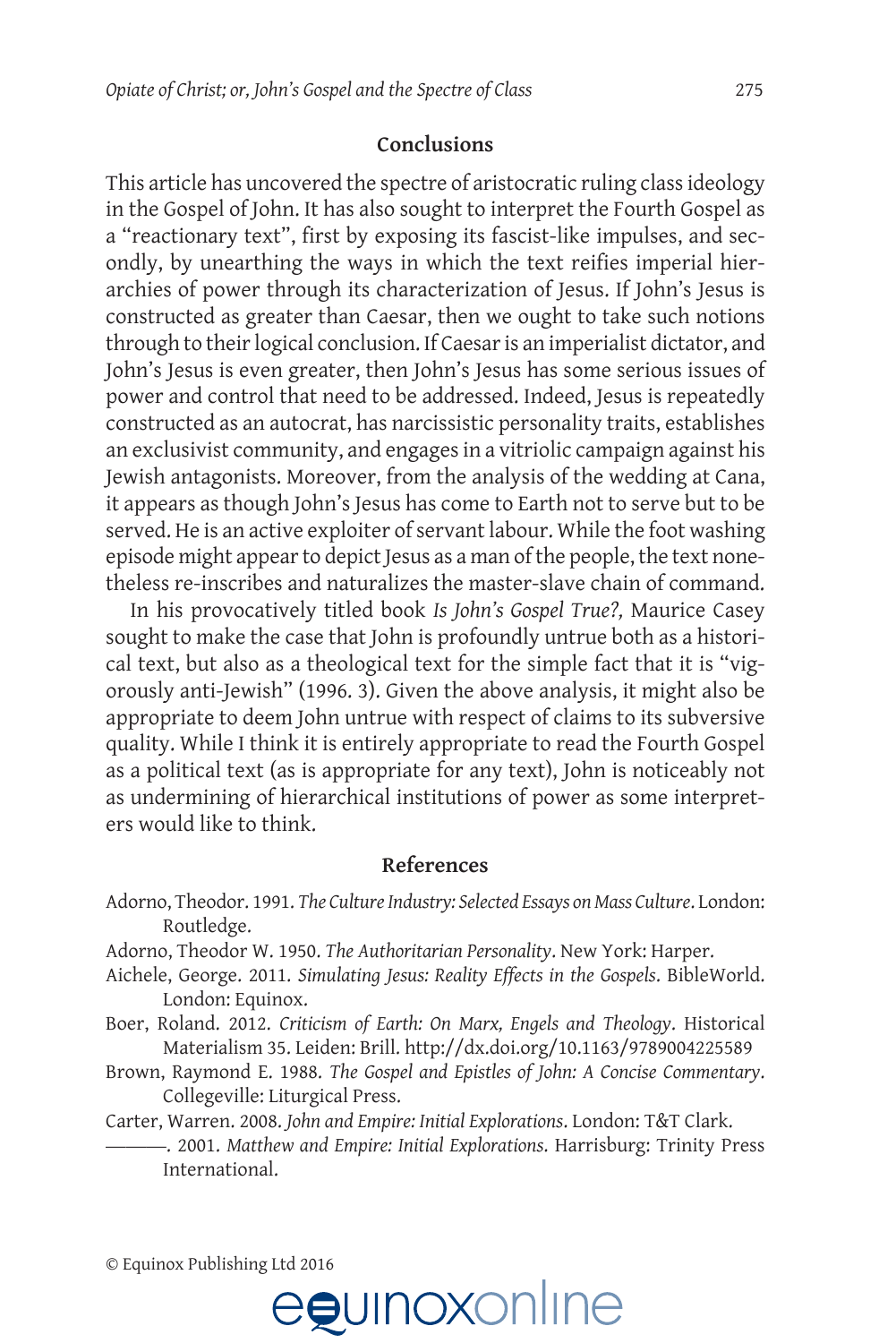- Casey, Maurice. 1996. *Is John's Gospel True?*. London: Routledge. [http://dx.doi.](http://dx.doi.org/10.1163/156853699323281306) [org/10.1163/156853699323281306](http://dx.doi.org/10.1163/156853699323281306)
	- -, 1999. "Some Anti-Semitic Assumptions in the 'Theological Dictionary of the New Testament.'" *Novum Testamentum* 41: 280–91.
- Crossley, James G. 2015. *Jesus and the Chaos of History*. Biblical Reconfigurations. Oxford: Oxford University Press. [http://dx.doi.org/10.1093/acprof:](http://dx.doi.org/10.1093/acprof:oso/9780199570577.001.0001) [oso/9780199570577.001.0001](http://dx.doi.org/10.1093/acprof:oso/9780199570577.001.0001)
- Edwards, Mark. 2004. *John*. Blackwell Bible Commentaries. Malden: Blackwell.
- Hezser, Catherine. 2005. *Jewish Slavery in Antiquity*. Oxford: Oxford University Press. <http://dx.doi.org/10.1093/acprof:oso/9780199280865.001.0001>
- Huie-Jolly, Mary. 2002. "Maori 'Jews' and a Resistant Reading of John 5: 10–47." In *John and Postcolonialism: Travel, Space and Power*, edited by Musa W. Dube and Jeffrey L. Staley, 94–110. London: Sheffield Academic.
- Jameson, Fredric. 1983. *The Political Unconscious: Narrative as Socially Symbolic Act*. London: Routledge.
- Liew, Tat-siong Benny. 2002. "Ambiguous Admittance: Consent and Descent in John's Community of 'Upward' Mobility." In *John and Postcolonialism: Travel, Space and Power*, edited by Musa W. Dube and Jeffrey L. Staley, 193–224. London: Sheffield Academic.
- Marx, Karl. 1843. "A Contribution to the Critique of Hegel's Philosophy of Right: Introduction." [https://www.marxists.org/archive/marx/works/1843/](https://www.marxists.org/archive/marx/works/1843/critique-hpr/intro.htm) [critique-hpr/intro.htm.](https://www.marxists.org/archive/marx/works/1843/critique-hpr/intro.htm)
- Mckinnon, Andrew M. 2005. "Reading 'Opium of the People': Expression, Protest and the Dialectics of Religion." *Critical Sociology* 31: 15–38. [http://dx.doi.](http://dx.doi.org/10.1163/1569163053084360) [org/10.1163/1569163053084360](http://dx.doi.org/10.1163/1569163053084360).
- Miranda, Jose. 1977. *Being and the Messiah: The Message of St. John*. Translated by John Eagleson. Maryknoll: Orbis.
- Moore, Stephen D. 2006. *Empire and Apocalypse: Postcolonialism and the New Testament*. The Bible in the Modern World 12. Sheffield: Sheffield Phoenix. ———. 2012. "The 'Turn to Empire' in Biblical Studies." *Search* 35: 19–27.
- Newton, Bert. 2012. *Subversive Wisdom: Sociopolitical Dimensions of John's Gospel*. Eugene: Wipf & Stock.
- Neyrey, Jerome H. 1995. "The Footwashing in John 13.6-11: Transformation or Ritual Ceremony?" In *The Social World of the First Christians: Essays in Honour of Wayne A. Meeks*, edited by L. Michael White and O. Larry Yarbrough, 198–213. Minneapolis, MN: Fortress.
- Richey, Lance Byron. 2007. *Roman Imperial Ideology and the Gospel of John*. Catholic Biblical Quarterly Monograph Series 43. Washington: Catholic Biblical Association of America.
- Segovia, Fernando F. 1982. "John 13: 1–20, The Footwashing in the Johannine Tradition." *Zeitschrift für die Neutestamentliche Wissenschaft* 73: 31–51. <http://dx.doi.org/10.1515/zntw.1982.73.1-2.31>.
- Sick, David H. 2011. "The Architriklinos at Cana." *Journal of Biblical Literature* 130: 513–526.